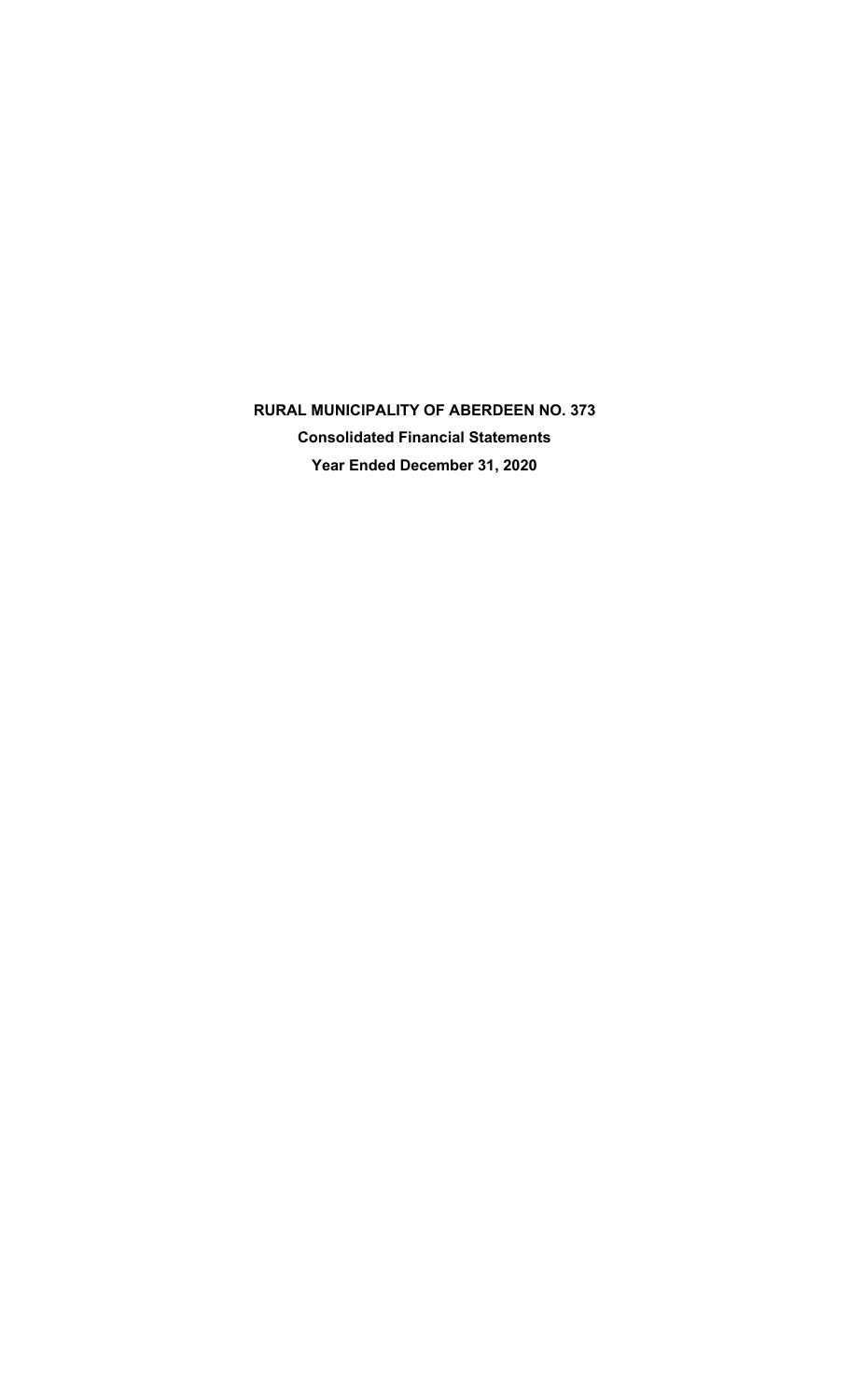|                                                                           | Page           |
|---------------------------------------------------------------------------|----------------|
| MANAGEMENT'S RESPONSIBILITY                                               | 1              |
| <b>INDEPENDENT AUDITORS' REPORT</b>                                       | $2 - 3$        |
| CONSOLIDATED FINANCIAL STATEMENTS                                         |                |
| <b>Consolidated Statement of Financial Position</b>                       | 4              |
| Consolidated Statement of Operations and Accumulated Surplus              | 5              |
| Consolidated Statement of Change in Net Financial Assets                  | 6              |
| <b>Consolidated Statement of Cash Flows</b>                               | $\overline{7}$ |
| Notes to Consolidated Financial Statements                                | $8 - 16$       |
| Taxes and Other Unconditional Revenue (Schedule 1)                        | 17             |
| Schedule of Operating and Capital Revenue by Function (Schedule 2 - 1)    | 18             |
| Schedule of Operating and Capital Revenue by Function (Schedule 2 - 2)    | 19             |
| Schedule of Operating and Capital Revenue by Function (Schedule 2 - 3)    | 20             |
| Schedule of Operating and Capital Revenue by Function (Schedule 2 - 4)    | 21             |
| Total Expenses by Function (Schedule 3 - 1)                               | 22             |
| Total Expenses by Function (Schedule 3 - 2)                               | 23             |
| Total Expenses by Function (Schedule 3 - 3)                               | 24             |
| Consolidated Schedule of Segment Disclosure by Function (Schedule 4)      | 25             |
| Consolidated Schedule of Segment Disclosure by Function (Schedule 5)      | 26             |
| Consolidated Schedule of Tangible Capital Assets by Object (Schedule 6)   | 27             |
| Consolidated Schedule of Tangible Capital Assets by Function (Schedule 7) | 28             |
| Consolidated Schedule of Accumulated Surplus (Schedule 8)                 | 29             |
| Schedule of Mill Rates and Assessments (Schedule 9)                       | 30             |
| Schedule of Council Remuneration (Schedule 10)                            | 31             |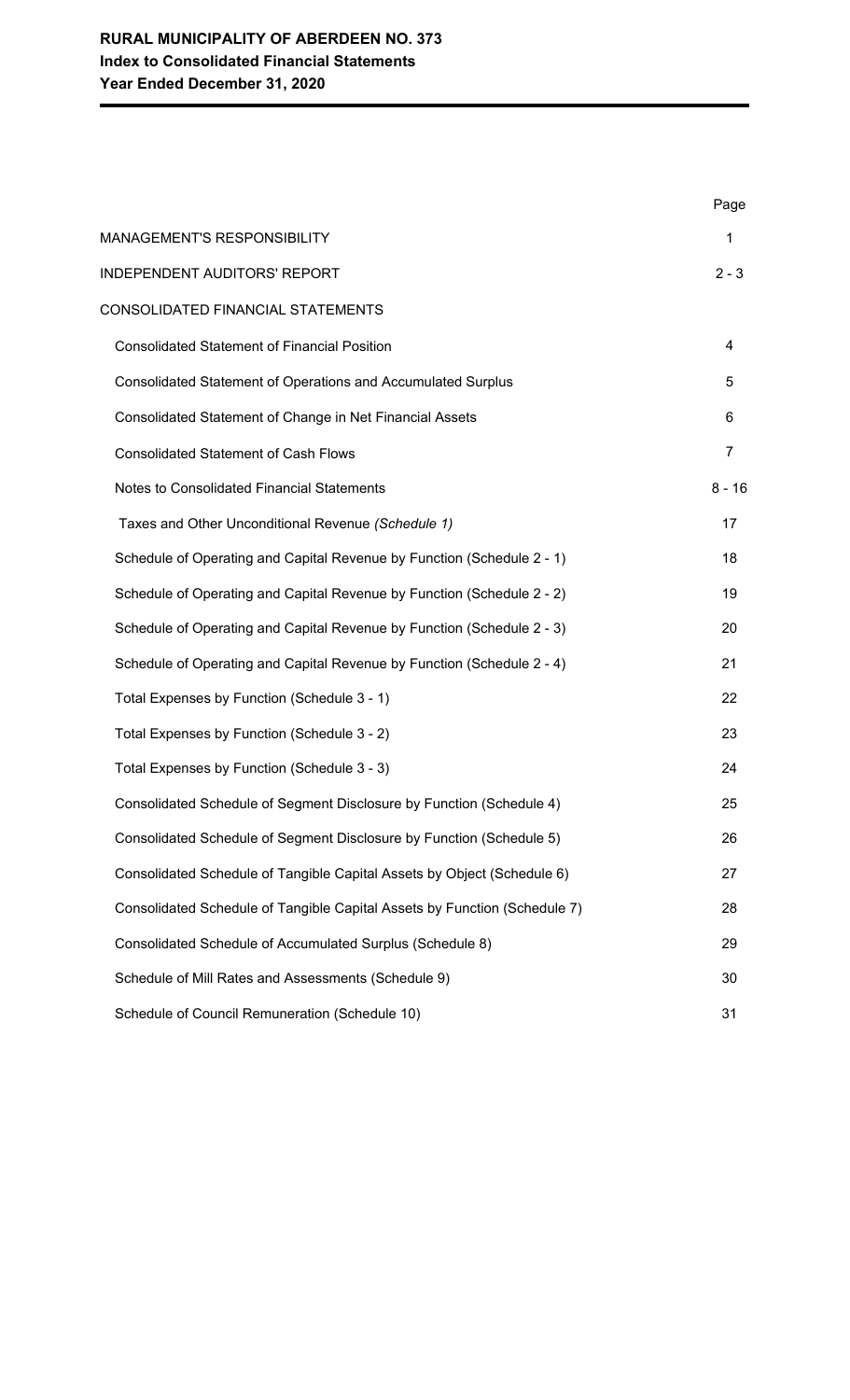#### **Management's Responsibility**

The municipality's management is responsible for the preparation and presentation of the accompanying consolidated financial statements in accordance with Canadian public sector accounting standards (PSAS). The preparation of the statements necessarily includes selecting appropriate accounting principles and methods, and making decisions affecting the measurement of transactions in which objective judgments and estimates by management are required.

In discharging its responsibilities for the integrity and fair presentation of the consolidated financial statements, management designs and maintains the necessary accounting, budget and other related internal controls to provide reasonable assurance that transactions are appropriately authorized and accurately recorded, that assets are properly accounted for and safeguarded, and that financial records are properly maintained to provide reliable information for the preparation of the consolidated financial statements.

The Council is composed of elected officials who are not employees of the municipality. The Council is responsible for overseeing management in the performance of its financial reporting responsibilities. The Council fulfils these responsibilities by reviewing the financial information prepared by management and discussing relevant matters with external auditors. The Council is also responsible for recommending the appointment of the municipality's external auditors.

Grant Thornton LLP, an independent firm of Chartered Professional Accountants, is appointed by the Council to audit the consolidated financial statements and report directly to them; their report follows. The external auditors have full and free access to, and meet periodically and separately with, both the Council and management to discuss their audit findings.

Mr. Gordon Baird, Administrator

Aberdeen, SK May 13,  $2021$ Date:

 $\mathbf{1}$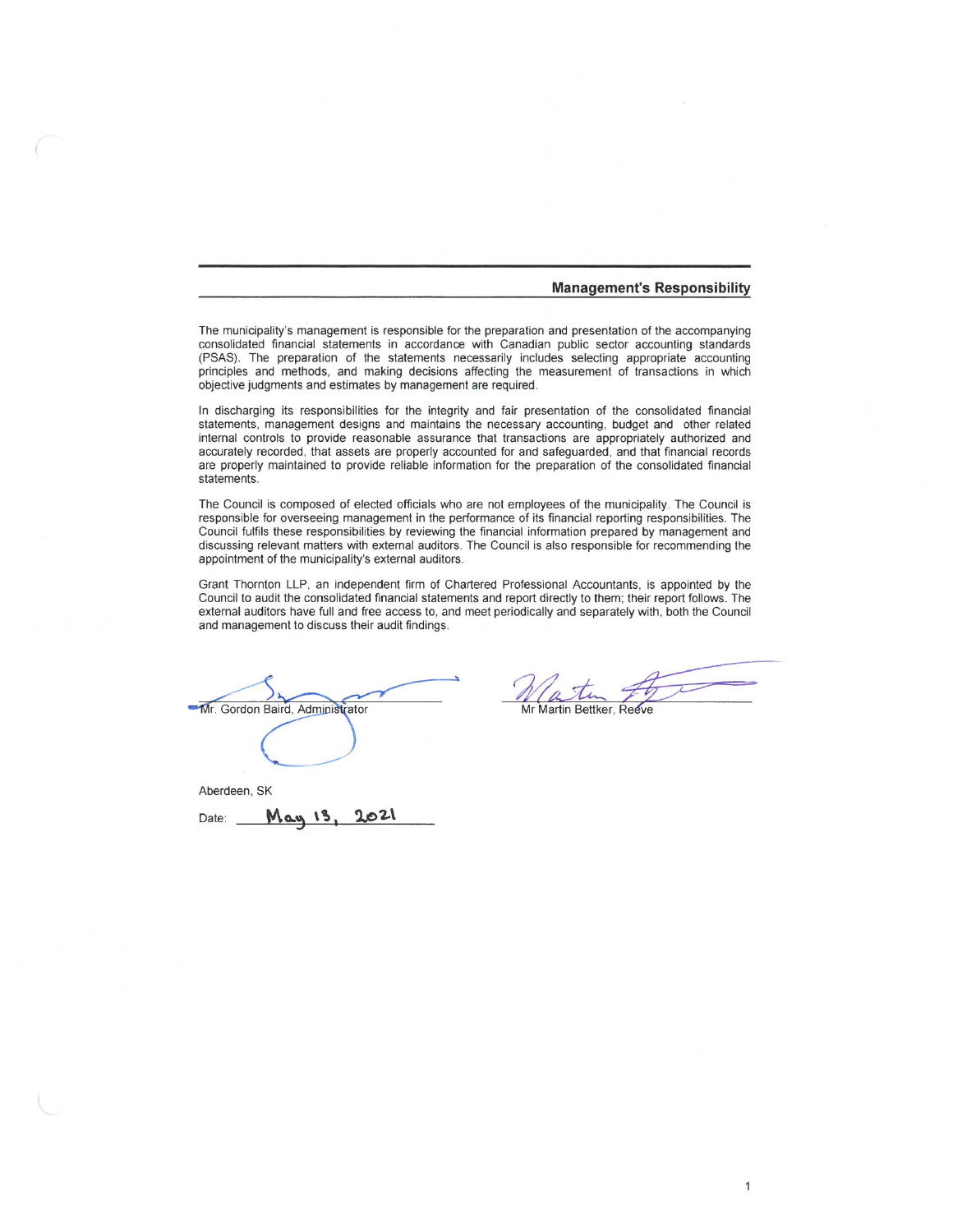

**Grant Thornton LLP** Unit #4 130 Robin Crescent Saskatoon, SK S7L 6M7 T +1 306 934 3944 F +1 306 934 3409

## **INDEPENDENT AUDITOR'S REPORT**

To the Council of the Rural Municipality of Aberdeen No. 373

### *Qualified Opinion*

We have audited the consolidated financial statements of the Rural Municipality of Aberdeen No. 373 (the Municipality), which comprise the consolidated statement of financial position as at December 31, 2020, and the consolidated statements of operations and accumulated surplus, changes in net financial assets and cash flows for the year then ended, and notes to the consolidated financial statements, including a summary of significant accounting policies.

In our opinion, except for the possible effects of the matter described in the *Basis for Qualified Opinion* section of our report, the accompanying consolidated financial statements present fairly, in all material respects, the financial position of the Municipality as at December 31, 2020, and the results of its operations and its cash flows for the year then ended in accordance with Canadian public sector accounting standards.

#### *Basis for Qualified Opinion*

The Municipality was not recording its 33.33% interest in the Highway 41 Water Utility, a government partnership, in its consolidated financial statements, which constitutes a departure from Canadian public sector accounting standards. Our opinion on the financial statements for the year ended December 31, 2019 was modified as a result of this departure from Canadian public accounting standards. As discussed in Note 12 to the consolidated financial statements the Municipality corrected this error in the December 31, 2020 consolidated financial statements. This is in accordance with Canadian public sector accounting standards which require that an error identified by a government's auditor in one period but not corrected by the government until a subsequent period be accounted for in the period in which the correction is made rather than correcting the prior period retrospectively. As a result, our opinion on the current year's consolidated financial statements is also modified because of the effects of this matter on the comparability of the current year's figures and the comparative information.

We conducted our audit in accordance with Canadian generally accepted auditing standards. Our responsibilities under those standards are further described in the *Auditor's Responsibilities for the Audit of the Consolidated Financial Statements* section of our report. We are independent of the Municipality in accordance with the ethical requirements that are relevant to our audit of the consolidated financial statements in Canada, and we have fulfilled our other ethical responsibilities in accordance with those requirements. We believe that the audit evidence we have obtained is sufficient and appropriate to provide a basis for our qualified audit opinion.

#### *Other Matter*

#### *Supplemental Information*

Our audit was conducted for the purposes of forming an opinion on the consolidated financial statements taken as a whole. Schedules 1, 2, 3, 7, 9 and 10 are presented for purposes of additional information and are not a required part of the consolidated financial statements. Such information has been subjected to the auditing procedures applied, only to the extent necessary to express an opinion, in the audit of the consolidated financial statements taken as a whole.

#### *Responsibilities of Management and Those Charged with Governance for the Consolidated Financial Statements*

Management is responsible for the preparation and fair presentation of the consolidated financial statements in accordance with Canadian public sector accounting standards, and for such internal control as management determines is necessary to enable the preparation of consolidated financial statements that are free from material misstatement, whether due to fraud or error.

In preparing the consolidated financial statements, management is responsible for assessing the Municipality's ability to continue as a going concern, disclosing, as applicable, matters relating to going concern and using the going concern basis of accounting unless management either intends to liquidate the Municipality or to cease operations, or has no realistic alternative but to do so.

Those charged with governance are responsible for overseeing the Municipality's financial reporting process.

**Audit | Tax | Advisory © Grant Thornton LLP. A Canadian Member of Grant Thornton International Ltd.**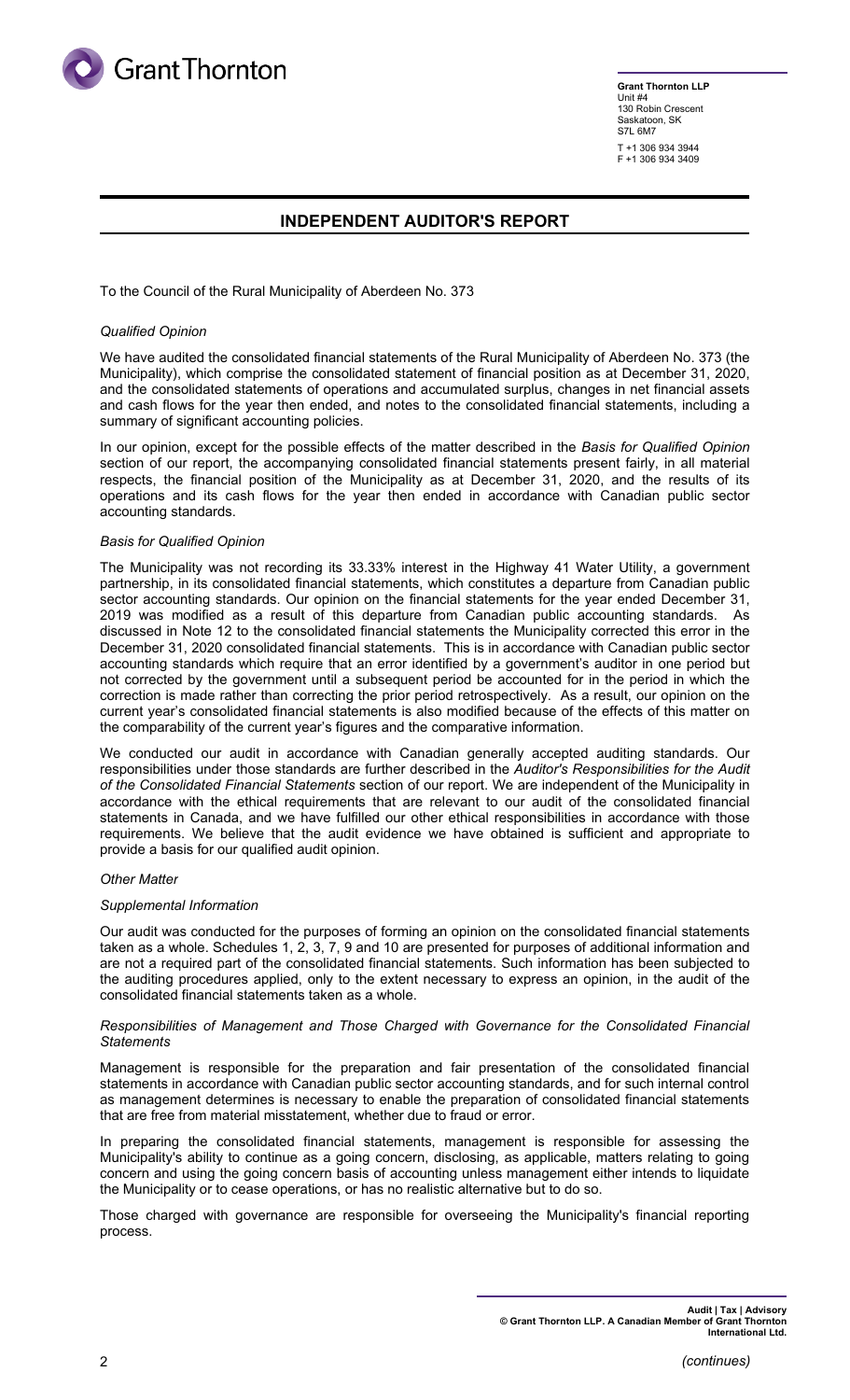Independent Auditor's Report to the Council of Rural Municipality of Aberdeen No. 373 *(continued)*

#### *Auditor's Responsibilities for the Audit of the Consolidated Financial Statements*

Our objectives are to obtain reasonable assurance about whether the consolidated financial statements as a whole are free from material misstatement, whether due to fraud or error, and to issue an auditor's report that includes our opinion. Reasonable assurance is a high level of assurance, but is not a guarantee that an audit conducted in accordance with Canadian generally accepted auditing standards will always detect a material misstatement when it exists. Misstatements can arise from fraud or error and are considered material if, individually or in the aggregate, they could reasonably be expected to influence the economic decisions of users taken on the basis of these consolidated financial statements. As part of an audit in accordance with Canadian generally accepted auditing standards, we exercise professional judgment and maintain professional skepticism throughout the audit. We also:

- Identify and assess the risks of material misstatement of the consolidated financial statements, whether due to fraud or error, design and perform audit procedures responsive to those risks, and obtain audit evidence that is sufficient and appropriate to provide a basis for our opinion. The risk of not detecting a material misstatement resulting from fraud is higher than for one resulting from error, as fraud may involve collusion, forgery, intentional omissions, misrepresentations, or the override of internal control.
- Obtain an understanding of internal control relevant to the audit in order to design audit procedures that are appropriate in the circumstances, but not for the purpose of expressing an opinion on the effectiveness of the Municipality's internal control.
- Evaluate the appropriateness of accounting policies used and the reasonableness of accounting estimates and related disclosures made by management.
- Conclude on the appropriateness of management's use of the going concern basis of accounting and, based on the audit evidence obtained, whether a material uncertainty exists related to events or conditions that may cast significant doubt on the Municipality's ability to continue as a going concern. If we conclude that a material uncertainty exists, we are required to draw attention in our auditor's report to the related disclosures in the consolidated financial statements or, if such disclosures are inadequate, to modify our opinion. Our conclusions are based on the audit evidence obtained up to the date of our auditor's report. However, future events or conditions may cause the Municipality to cease to continue as a going concern.
- Evaluate the overall presentation, structure and content of the consolidated financial statements, including the disclosures, and whether the consolidated financial statements represent the underlying transactions and events in a manner that achieves fair presentation.

We communicate with those charged with governance regarding, among other matters, the planned scope and timing of the audit and significant audit findings, including any significant deficiencies in internal control that we identify during our audit.

Grant Thouton LLP

Saskatoon, Canada<br>May 20, 2021

**Chartered Professional Accountants**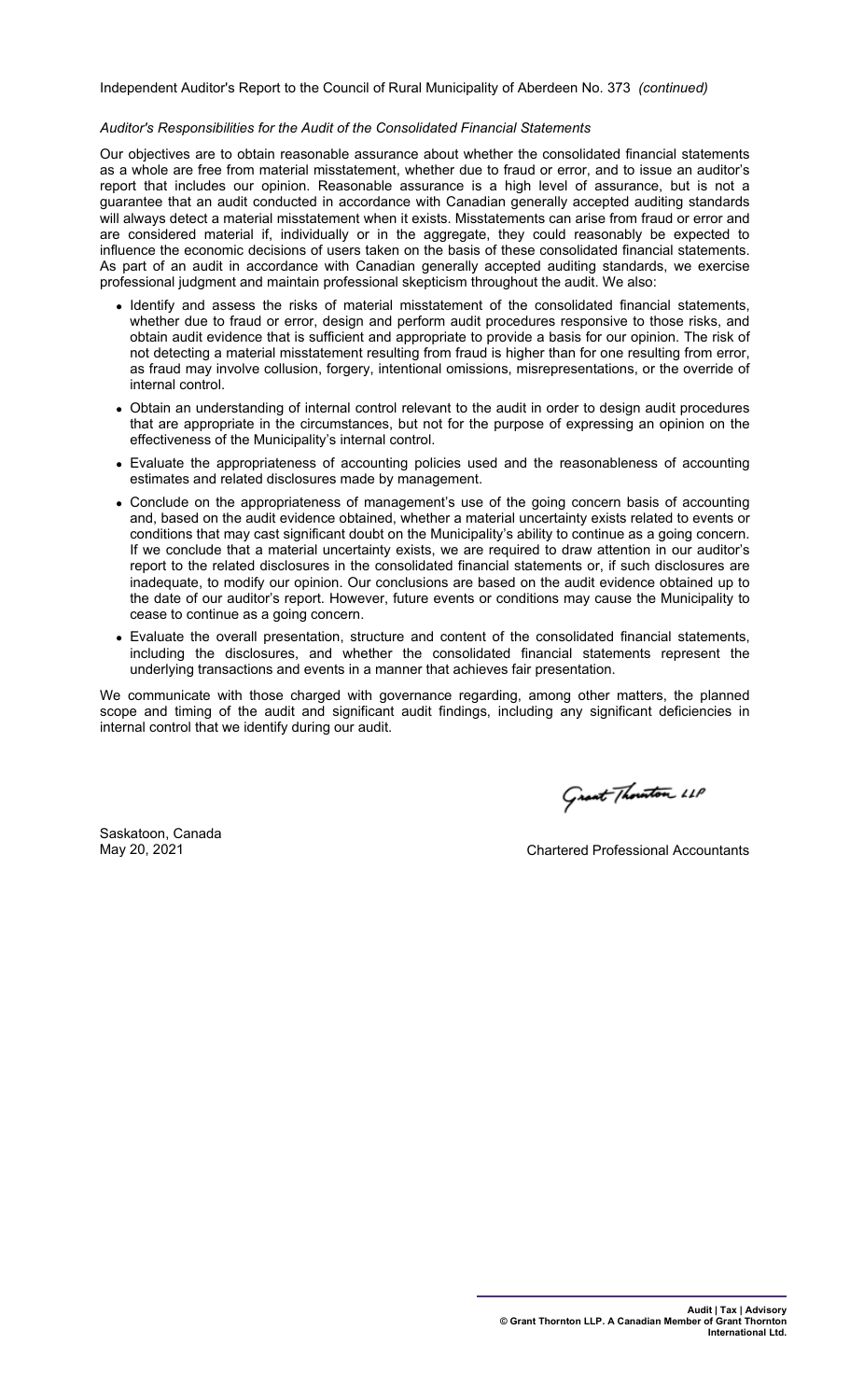## **Consolidated Statement of Financial Position**

|                                                                          | 2020            | 2019            |
|--------------------------------------------------------------------------|-----------------|-----------------|
| <b>FINANCIAL ASSETS</b><br>Cash and Temporary Investments (Note 2)       | \$<br>2,175,267 | \$<br>364,659   |
| Taxes Receivable - Municipal (Note 3)                                    | 216,851         | 208,666         |
| Other Accounts Receivable (Note 4)                                       | 131,296         | 260,666         |
| <b>Land for Resale</b>                                                   |                 |                 |
| Long-Term Investments (Note 5)                                           | 46,174          | 44,174          |
| Debt Charges Recoverable                                                 |                 |                 |
| Loans receivable                                                         | 49,117          |                 |
| <b>Total financial assets</b>                                            | 2,618,705       | 878,165         |
| <b>LIABILITIES</b>                                                       |                 |                 |
| Bank indebtedness (Note 6)                                               |                 |                 |
| <b>Accounts Payable</b>                                                  | 305,049         | 104,808         |
| <b>Accrued Liabilities Payable</b>                                       |                 |                 |
| Deposits                                                                 | 1,165           |                 |
| Deferred Revenue                                                         | 127,926         |                 |
| <b>Accrued Landfill Costs</b><br><b>Liability for Contaminated Sites</b> |                 |                 |
| <b>Other Liabilities</b>                                                 |                 |                 |
| Long-Term Debt (Note 8)                                                  |                 |                 |
| Lease Obligations                                                        |                 |                 |
| <b>Total liabilities</b>                                                 | 434,140         | 104,808         |
| <b>NET FINANCIAL ASSETS</b>                                              | 2,184,565       | 773,357         |
| <b>NON-FINANCIAL ASSETS</b>                                              |                 |                 |
| Tangible Capital Assets (Schedule 6, 7)                                  | 8,872,671       | 5,652,790       |
| Prepayments and Deferred Charges                                         | 910             | 542             |
| <b>Stock and Supplies</b>                                                |                 |                 |
| Other                                                                    |                 |                 |
| <b>Total Non-Financial Assets</b>                                        | 8,873,581       | 5,653,332       |
| <b>ACCUMULATED SURPLUS (Schedule 8)</b>                                  | \$11,058,146    | \$<br>6,426,689 |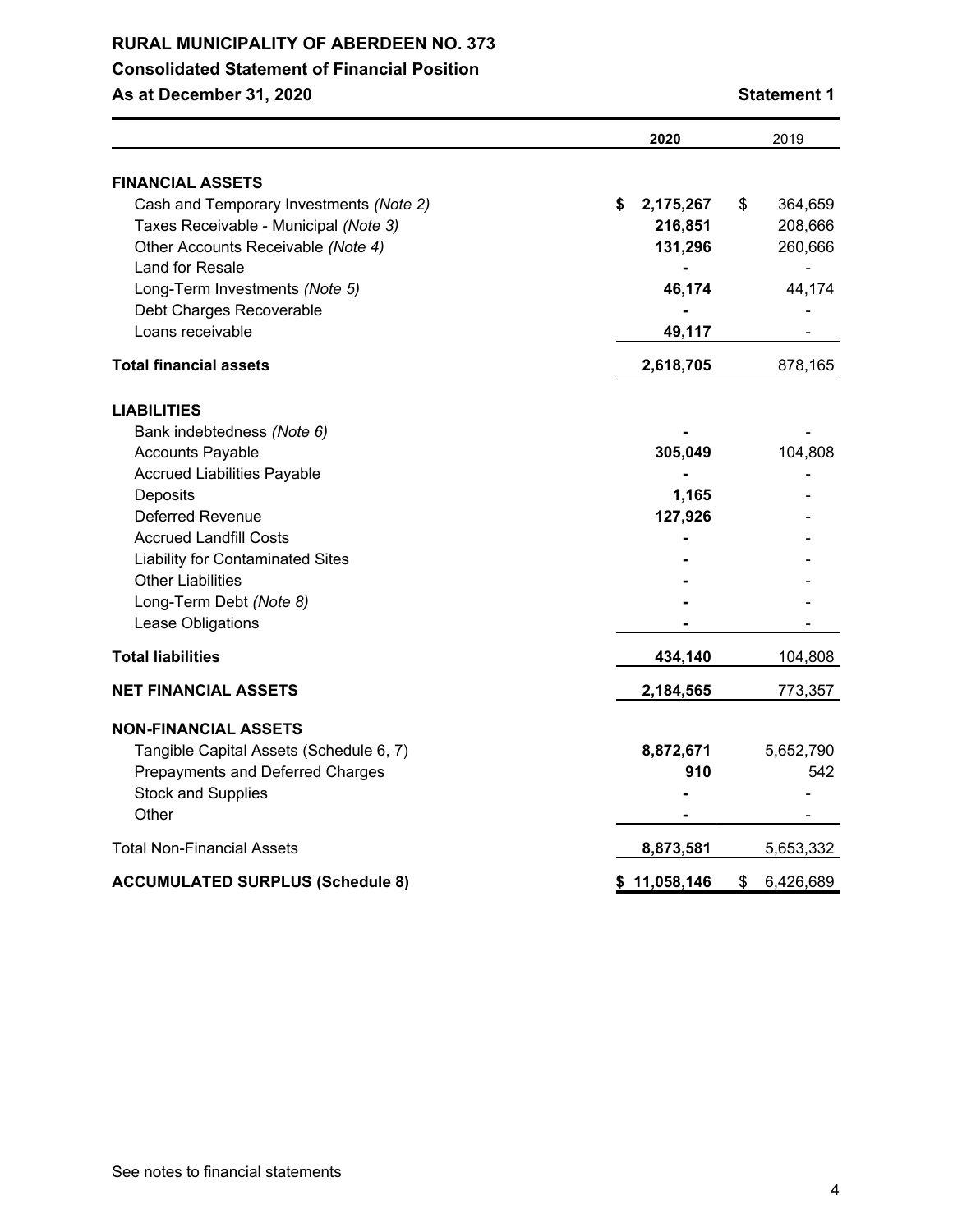## **Consolidated Statement of Operations and Accumulated Surplus**

|                                                                                                                                                        | <b>Budget</b><br>2020               | 2020                                | 2019                                |
|--------------------------------------------------------------------------------------------------------------------------------------------------------|-------------------------------------|-------------------------------------|-------------------------------------|
| REVENUES OTHER THAN PROVINCIAL/FEDERAL CAPITAL GRANTS AND CONTRIBUTIONS                                                                                |                                     |                                     |                                     |
| <b>Taxes and Other Unconditional Revenue</b><br>(Schedule 1)<br>Fees and Charges (Schedule 4, 5)<br>Conditional Grants (Schedule 4, 5)                 | \$<br>2,240,100<br>151,440<br>3,100 | \$<br>2,322,265<br>599,289<br>3,989 | \$<br>2,147,318<br>197,667<br>4,097 |
| Tangible Capital Assets Sales - Gain (Loss)<br>(Schedule 4, 5)<br>Land Sales - Gain (Loss) (Schedule 4, 5)<br><b>Investment Income and Commissions</b> |                                     | (96, 588)                           |                                     |
| (Schedule 4, 5)                                                                                                                                        | 2,600                               | 1,000                               | 6,453                               |
| Restructurings (Schedule 4, 5)<br>Other Revenues (Schedule 4, 5)                                                                                       | ۰                                   | 6,594                               | 5,769                               |
| <b>Total Revenues other than Provincial/Federal</b><br><b>Capital Grants and Contributions</b>                                                         | 2,397,240                           | 2,836,549                           | 2,361,304                           |
|                                                                                                                                                        |                                     |                                     |                                     |
| <b>EXPENSES</b><br>General Government Services (Schedule 3)<br>Protective Services (Schedule 3)<br>Transportation Services (Schedule 3)                | 469,010<br>159,260<br>1,309,880     | 419,219<br>163,352<br>1,181,120     | 484,794<br>130,863<br>1,232,070     |
| <b>Environmental and Public Health Services</b><br>(Schedule 3)<br>Planning and Development Services (Schedule                                         | 52,540                              | 48,923                              | 49,399                              |
| 3)<br>Recreation and Cultural Services (Schedule 3)<br>Utility Services (Schedule 3)<br>Restructurings (Schedule 3)                                    | 29,750<br>125,950<br>11,970         | 29,027<br>132,690<br>335,550        | 30,766<br>142,794<br>8,315          |
| <b>Total Expenses</b>                                                                                                                                  | 2,158,360                           | 2,309,881                           | 2,079,001                           |
| <b>Surplus (Deficit) of Revenues over Expenses</b><br>before Provincial/Federal Capital Grants and<br><b>Contributions and Error Correction</b>        | 238,880                             | 526,668                             | 282,303                             |
| Provincial/Federal Capital Grants and<br>Contributions (Schedule 4, 5)<br>Error Correction (Note 12)                                                   | 137,100                             | 222,857<br>3,881,932                | 249,866                             |
|                                                                                                                                                        | 137,100                             | 4,104,789                           | 249,866                             |
| <b>Surplus (Deficit) of Revenues over Expenses</b>                                                                                                     | 375,980                             | 4,631,457                           | 532,169                             |
| Accumulated Surplus (Deficit), Beginning of Year                                                                                                       | 6,426,689                           | 6,426,689                           | 5,894,520                           |
| <b>ACCUMULATED SURPLUS - END OF YEAR</b>                                                                                                               | \$<br>6,802,669                     | \$11,058,146                        | \$<br>6,426,689                     |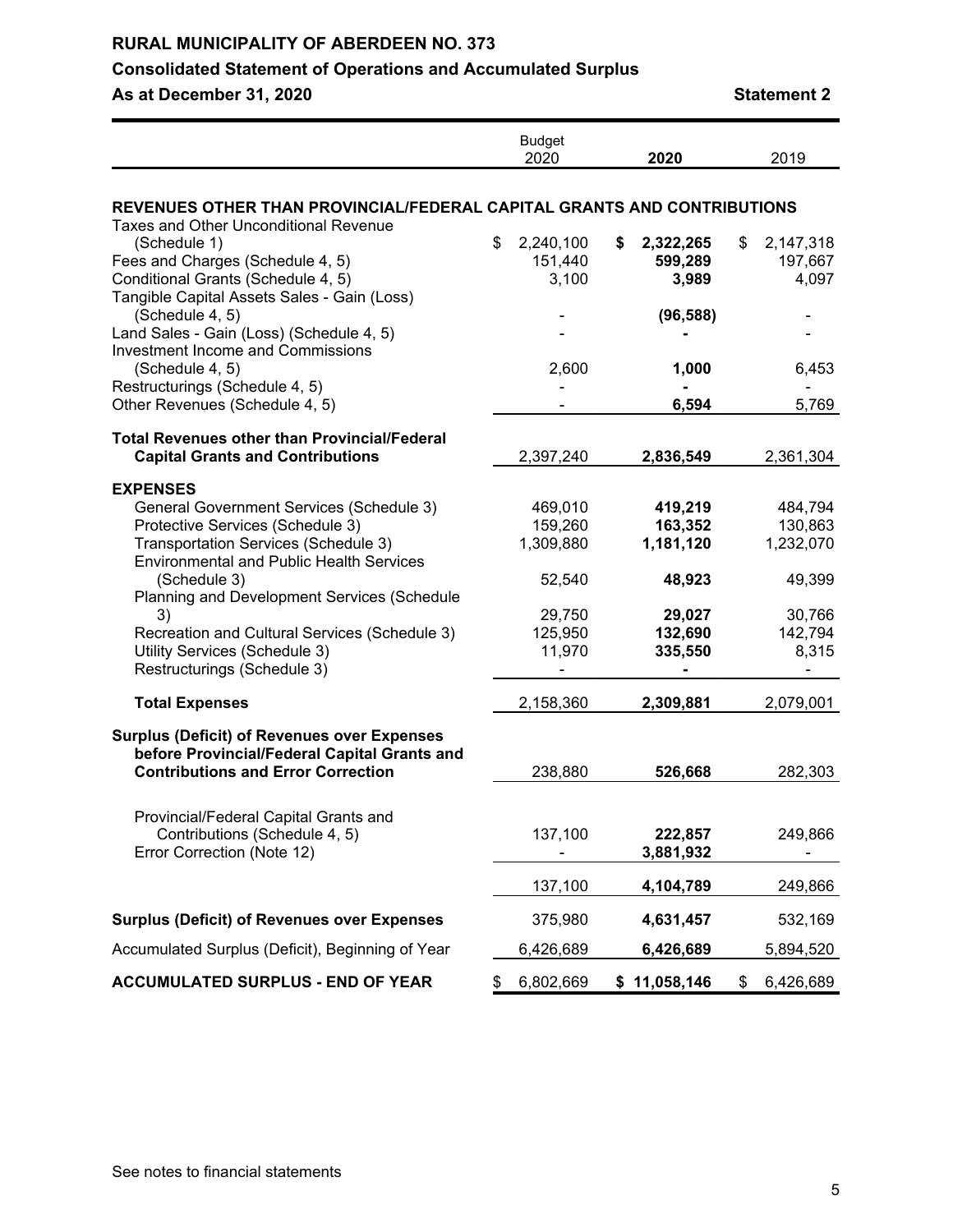# **Consolidated Statement of Change in Net Financial Assets**

|                                                                                                                                                                                                     | <b>Budget</b><br>2020 | 2020                                      | 2019                     |
|-----------------------------------------------------------------------------------------------------------------------------------------------------------------------------------------------------|-----------------------|-------------------------------------------|--------------------------|
| <b>Surplus (Deficit)</b>                                                                                                                                                                            | \$<br>375,980         | \$<br>4,631,457                           | \$<br>532,169            |
| (Acquisition) of tangible capital assets<br>Amortization of tangible capital assets<br>Proceeds on disposal of tangible capital assets<br>Loss (gain) on the disposal of tangible capital<br>assets | (196, 100)<br>279,260 | (440, 858)<br>411,524<br>74,200<br>96,588 | (1, 166, 525)<br>346,106 |
| Error Correction (Note 12)                                                                                                                                                                          |                       | (3, 361, 335)                             |                          |
| Surplus (Deficit) of capital expenses over<br>expenditures                                                                                                                                          | 83,160                | (3, 219, 881)                             | (820, 419)               |
| (Acquisition) of supplies inventories<br>(Acquisition) of prepaid expense<br>Consumption of supplies inventory<br>Use of prepaid expense                                                            |                       | (368)                                     | (542)<br>5,542           |
| Surplus (Deficit) of expenses of other<br>non-financial over expenditures                                                                                                                           |                       | (368)                                     | 5,000                    |
| Increase/Decrease in Net Financial Assets                                                                                                                                                           | 459,140               | 1,411,208                                 | (283, 250)               |
| Net Financial Assets (Debt) - Beginning of Year                                                                                                                                                     | 773,357               | 773,357                                   | 1,056,607                |
| Net Financial Assets (Debt) - End of Year                                                                                                                                                           | \$<br>1,232,497       | \$<br>2,184,565                           | \$<br>773,357            |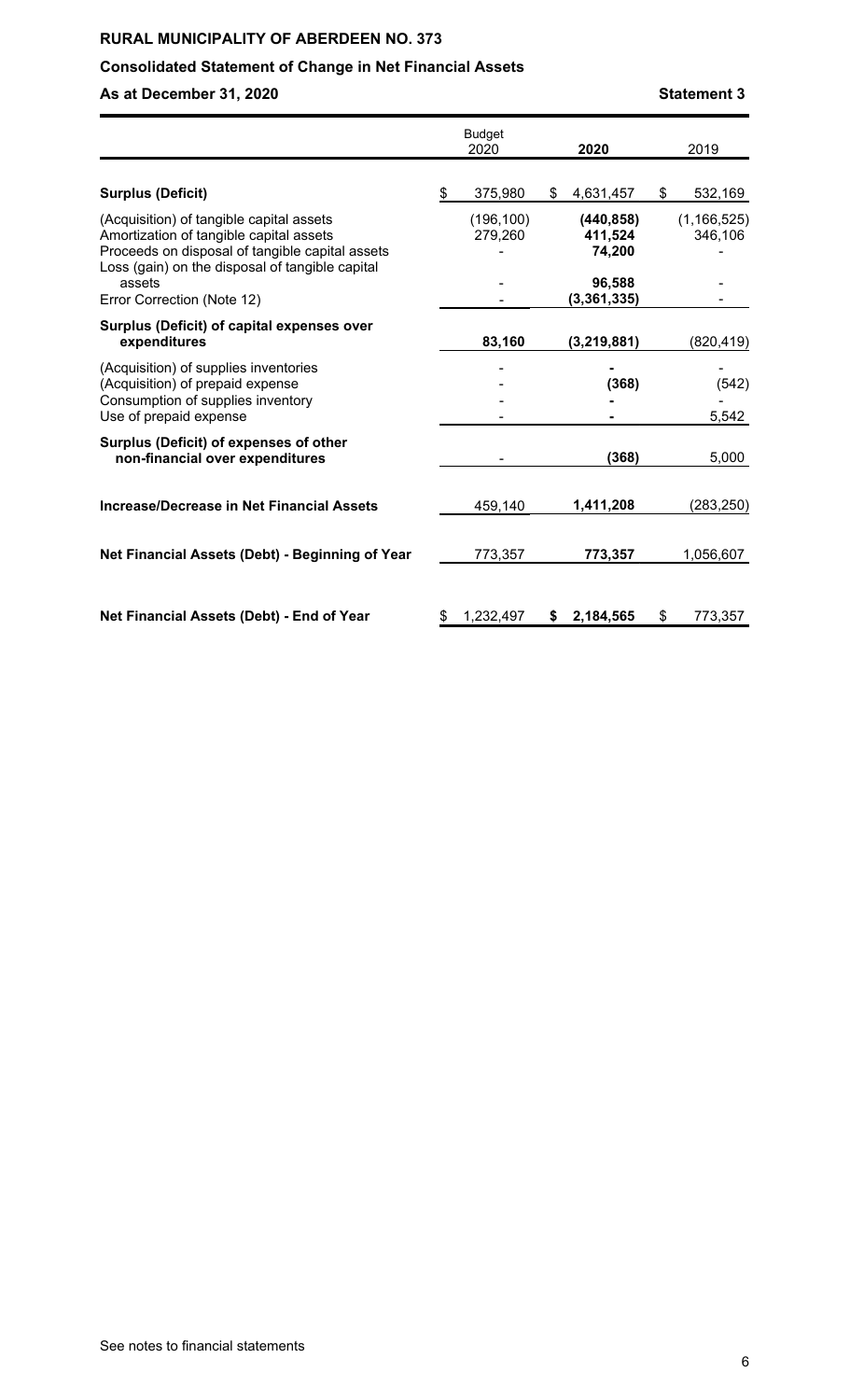## **Consolidated Statement of Cash Flows**

| Cash provided by (used for) the following activities                                                                                                                               |                                                    |                                         |
|------------------------------------------------------------------------------------------------------------------------------------------------------------------------------------|----------------------------------------------------|-----------------------------------------|
|                                                                                                                                                                                    | 2020                                               | 2019                                    |
| <b>Operating:</b><br>Surplus (Deficit)                                                                                                                                             | \$<br>4,631,457                                    | \$<br>532,169                           |
| Items not affecting cash:<br>Amortization<br>Loss (gain) on disposal of tangible capital assets<br><b>Error Correction</b>                                                         | 411,524<br>96,588<br>(3, 361, 335)                 | 346,106                                 |
|                                                                                                                                                                                    | 1,778,234                                          | 878,275                                 |
| Change in assets/liabilities<br>Taxes Receivable - Municipal<br><b>Other Receivables</b><br><b>Accounts Payable</b><br><b>Deferred Revenue</b><br>Prepayments and Deferred Charges | (8, 185)<br>129,370<br>200,241<br>127,926<br>(366) | 20,562<br>(166, 427)<br>44,741<br>5,000 |
| Loans receivable<br>Deposits                                                                                                                                                       | (49, 117)<br>1,163                                 | (43, 040)                               |
|                                                                                                                                                                                    | 401,032                                            | (139, 164)                              |
| Cash provided by operating transactions                                                                                                                                            | 2,179,266                                          | 739,111                                 |
| Capital:<br>Acquisition of capital assets<br>Proceeds from the disposal of capital assets                                                                                          | (440, 858)<br>74,200                               | (1, 166, 525)                           |
| Cash applied to capital transactions                                                                                                                                               | (366, 658)                                         | (1, 166, 525)                           |
| Investing:                                                                                                                                                                         |                                                    |                                         |
| Long-Term Investments<br>Other                                                                                                                                                     | (2,000)                                            | (2, 264)                                |
| Cash provided by (applied to) investing transactions                                                                                                                               | (2,000)                                            | (2, 264)                                |
| <b>Financing:</b><br>Debt charges recovered<br>Long-term debt issued<br>Long-term debt repaid<br>Other financing                                                                   |                                                    |                                         |
| Cash provided by (applied to) financing transactions                                                                                                                               |                                                    |                                         |
| Change in Cash and Temporary Investments during the year                                                                                                                           | 1,810,608                                          | (429, 678)                              |
| Cash and Temporary Investments - Beginning of Year                                                                                                                                 | 364,659                                            | 794,337                                 |
| Cash and Temporary Investments - End of Year (Note 2)                                                                                                                              | \$<br>2,175,267                                    | \$<br>364,659                           |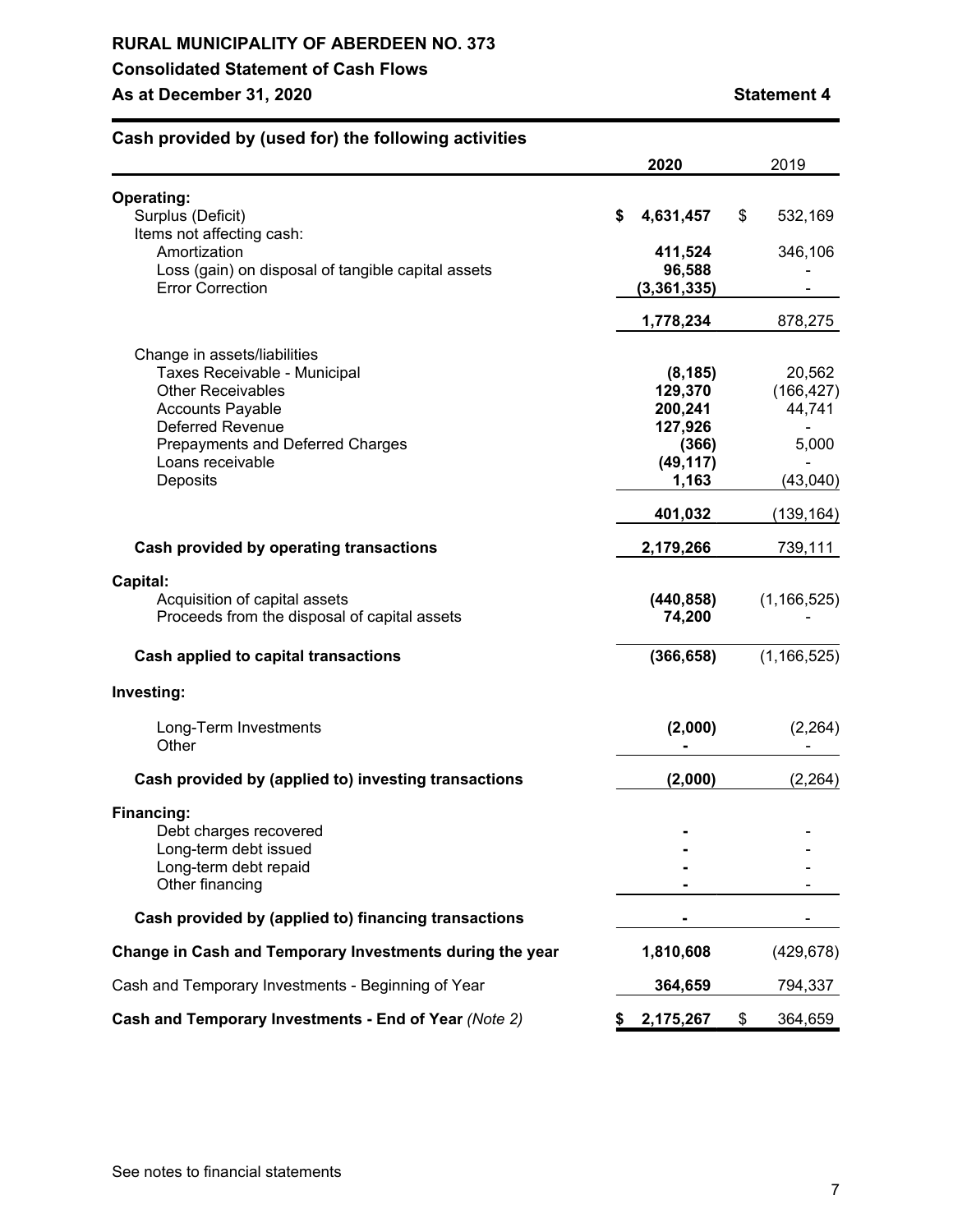## **Notes to Consolidated Financial Statements**

## **As at December 31, 2020**

### 1. **Significant accounting policies**

The consolidated financial statements of the municipality have been prepared by management in accordance with Canadian public sector accounting standards (PSAS) as recommended by the Chartered Professional Accountants of Canada (CPA Canada). Significant aspects of the accounting policies adopted by the municipality are as follows:

**Basis of accounting:** The consolidated financial statements are prepared using the accrual basis of accounting. The accrual basis of accounting requires revenues to be recognized as they become available and measurable and expenses are recognized as they are incurred and measurable as a result of the receipt of goods and services and the creation of a legal obligation to pay.

### (a) **Reporting Entity:**

The consolidated financial statements consolidate the assets, liabilities and flow of resources of the municipality. The entity is comprised of all of the organizations that are owned or controlled by the municipality and are, therefore, accountable to the Council for the administration of their financial affairs and resources. There are no organizations owned or controlled by the municipality.

Membership in government partnerships are recorded using proportional consolidation based on the membership percentage held. Financial assets, financial liabilities, non-financial assets, accumulated surplus, revenues, and expenses of the government partnership are proportionally consolidated into the financial statement line items that represent the nature of the amounts in the government partnership. Government partnerships included in these financial statements are as follows:

- Highway 41 Water Utility (1/3 share)

All inter-organizational transactions and balances have been eliminated.

#### (b) **Collection of funds for other authorities:**

Collection of funds by the municipality for school boards, municipal hail and conservation and development authorities are collected and remitted in accordance with relevant legislation.

### (c) **Government Transfers:**

Government transfers are the transfer of assets from senior levels of government that are not the result of an exchange transaction, are not expected to be repaid in the future, or the result of a direct financial return. Government transfers are recognized as revenue in the period that the events giving rise to the transfer occur, providing:

- a) the transfers are authorized
- b) any eligibility criteria and stipulations have been met; and
- c) reasonable estimates of the amounts can be made.

Unearned government transfer amounts received will be recorded as deferred revenue until eligibility criteria or stipulations are met.

Earned government transfer amounts not received will be recorded as an amount receivable.

Government transfers to individuals and other entities are recognized as an expense when the transfers are authorized and all eligibility criteria have been met.

### (d) **Deferred Revenue - Fees and Charges:**

Certain user charges and fees are collected for which the related services have yet to be performed. Revenue is recognized in the period when the related expenses are incurred or services performed. Resources restricted by agreement with an external party are recognized as revenue in the municipality's financial statements in the period in which the resources are used for the purpose or purposes specified. An externally restricted inflow received before this criterion has been met is recorded as a liability until the resources are used for the purpose or purposes specified.

#### (e) **Local Improvement Charges:**

Local improvement projects financed by frontage taxes recognize any prepayment charges as revenue in the period assessed.

#### (f) **Net Financial Assets:**

Net Financial Assets at the end of an accounting period are the net amount of financial assets less liabilities outstanding. Financial assets represent items such as cash and those other assets on hand which could provide resources to discharge existing liabilities or finance future operations. These include realizable assets which are convertible to cash and not intended for consumption in the normal course of operations.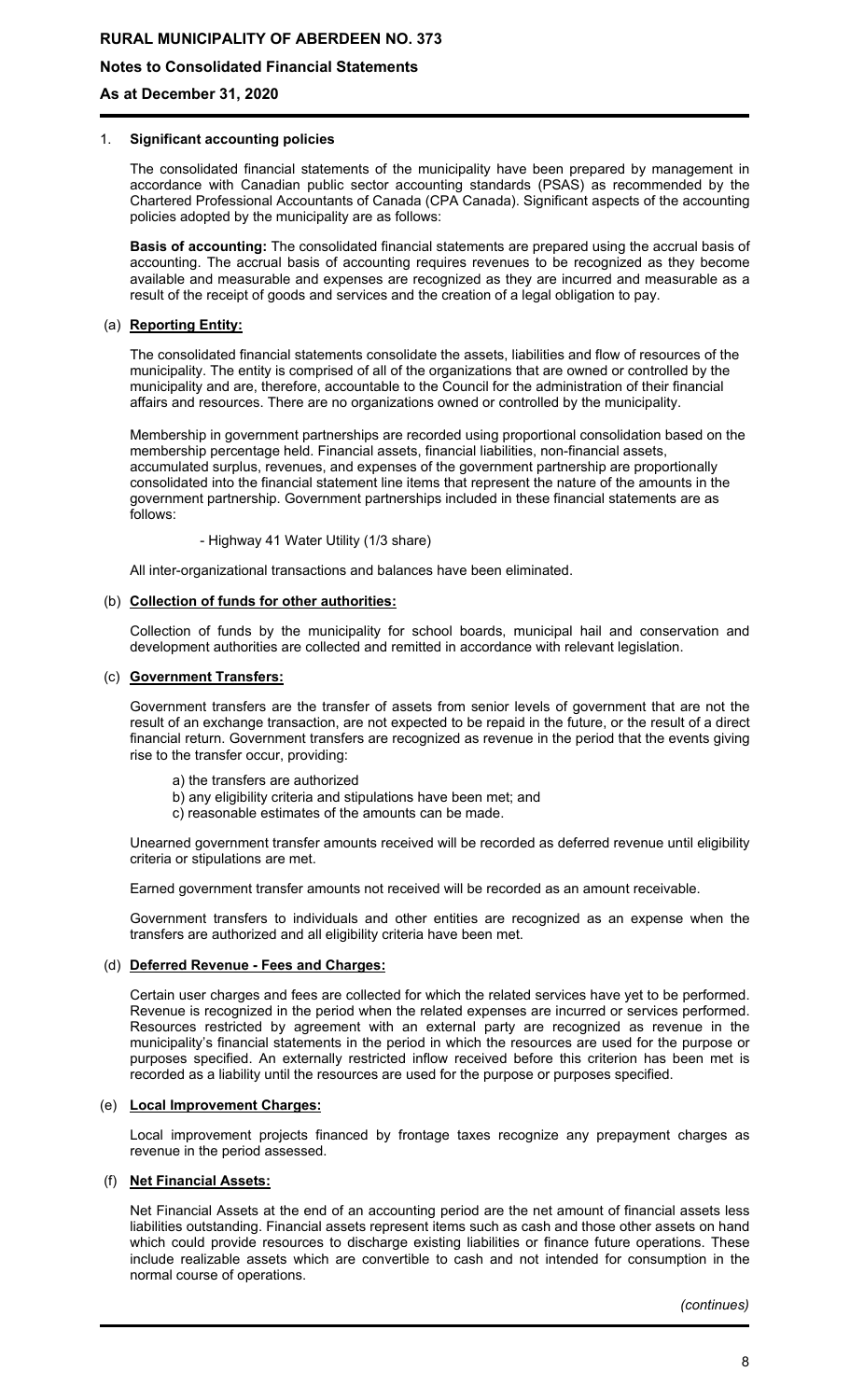## **Notes to Consolidated Financial Statements**

## **As at December 31, 2020**

### 1. **Significant accounting policies** *(continued)*

### (g) **Non-financial assets:**

Tangible capital and other non-financial assets are accounted for as assets by the government because they can be used to provide government services in future periods. These assets do not normally provide resources to discharge the liabilities of the government unless they are sold.

### (h) **Appropriated Reserves:**

Reserves are established at the discretion of Council to designate surplus for future operating and capital transactions. Amounts so designated are described on Schedule 8.

### (i) **Property Tax Revenue:**

Property tax revenue is based on assessments determined in accordance with Saskatchewan Legislation and the formulas, principles, and rules in the Saskatchewan Assessment Manual. Tax mill rates are established annually by council following the guidance of the Government of Saskatchewan. Tax revenues are recognized when the tax has been authorized by bylaw and the taxable event has occurred, provided the revenues are expected to be collected. Requisitions operate as a flow through and are excluded from municipal revenue.

### (j) **Investments:**

Portfolio investments are valued at the lower of cost, less any provisions for other than temporary impairment. Investments with terms of 91 days to one year have been classified as other short-term investments and investments with terms longer than one year have been classified as other longterm investments concurrent with the nature of the investment.

The long term investments in the Saskatchewan Association of Rural Municipalities - Self insurance fund are accounted for on the equity basis. The balance represents the balances receivable should the municipality decide to leave the self-insurance program and includes upfront contributions to the plan, additional premium payments, allocations of investment income on the funds on deposit, selfinsurance claims paid and other claims administration costs. The municipality has the ability to withdraw from the plan with notice. Beyond the return of the municipality's fund balance, it has no further claim to the residual net assets of SARM.

#### (k) **Inventories:**

Inventories of materials and supplies expected to be used by the municipality are valued at the lower of cost or replacement cost. Inventories of land, materials and supplies held for resale are valued at the lower of cost or net realizable value. Cost is determined by the average cost method. Net realizable value is the estimated selling price in the ordinary course of business.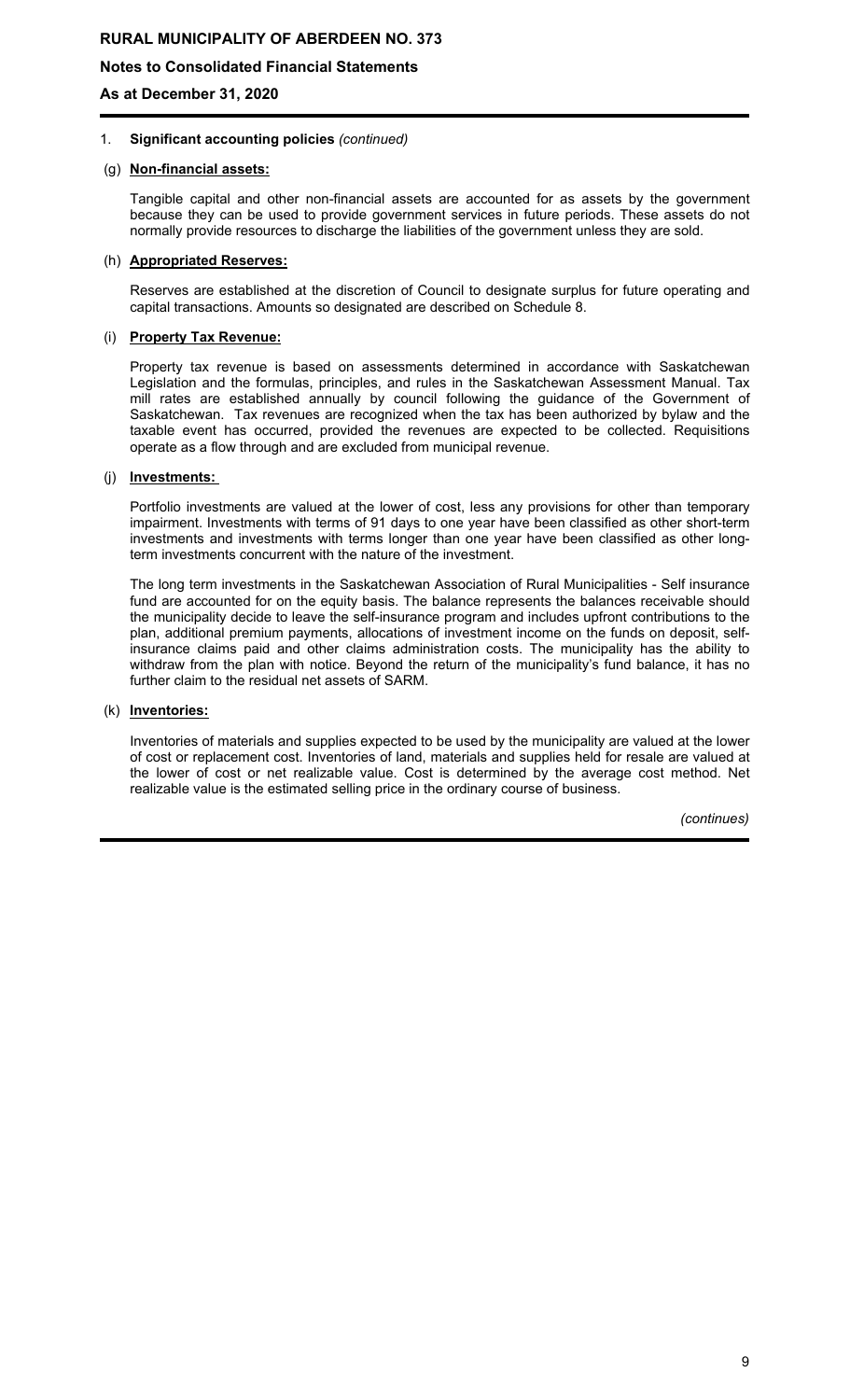## **Notes to Consolidated Financial Statements**

### **As at December 31, 2020**

### 1. **Significant accounting policies** *(continued)*

### (l) **Tangible Capital Assets:**

All tangible capital asset acquisitions or betterments made throughout the year are recorded at their acquisition cost. Initial costs for tangible capital assets that were acquired and developed prior to 2009 were obtained via historical cost information or using current fair market values discounted by a relevant inflation factor back to the point of acquisition. Donated tangible capital assets received are recorded at their fair market value at the date of contribution. The cost of these tangible capital assets less any residual value are amortized over the asset's useful life using the straight-line method of amortization. Tangible capital assets that are recognized at a nominal value are disclosed on Schedule 6. The municipality's tangible capital asset useful lives are estimated as follows: **Asset Useful Life**

### *General Assets*

| Land                            | Indefinite     |
|---------------------------------|----------------|
| <b>Land Improvements</b>        | 5 to 20 Years  |
| <b>Buildings</b>                | 10 to 50 Years |
| <b>Vehicles &amp; Equipment</b> |                |
| Vehicles                        | 5 to 10 Years  |
| Machinery and Equipment         | 5 to 10 Years  |

#### *Infrastructure Assets*

| <b>Infrastructure Assets</b> | 30 to 75 Years |
|------------------------------|----------------|
| Water & Sewer                | 30 to 75 Years |
| <b>Road Network Assets</b>   | 30 to 75 Years |

**Government contributions**: Government contributions for the acquisition of capital assets are reported as capital revenue and do not reduce the cost of the related asset.

**Works of Art and Other Unrecognized Assets:** Assets that have a historical or cultural significance, which include works of art, monuments and other cultural artifacts are not recognized as tangible capital assets because a reasonable estimate of future benefits associated with this property cannot be made.

**Capitalization of Interest:** The municipality does not capitalize interest incurred while a tangible capital asset is under construction.

**Leases:** All leases are recorded on the consolidated financial statements as either a capital or operating lease. Any lease that transfers substantially all of the benefits and risk associated with the leased asset is classified as a capital lease and recorded as a tangible capital asset. At the inception of a capital lease, an asset and a payment obligation are recorded at an amount equal to the lesser of the present value of the minimum lease payments and the asset's fair market value. Assets under capital lease are amortized on a straight line basis, over their estimated useful lives [lease term]. Any other lease not meeting the before mentioned criteria is classified as an operating lease and rental payments are expensed as incurred.

#### (m) **Landfill liability:**

The municipality does not maintain a waste disposal site.

#### (n) **Trust Funds:**

Funds held in trust for others, under a trust agreement or statute, are not included in the consolidated financial statements as they are not controlled by the municipality.

### (o) **Employee benefit plans:**

Contributions to the municipality's multi-employer defined benefit plans are expensed when contributions are made. Under the defined benefit plan, the municipality's obligations are limited to their contributions.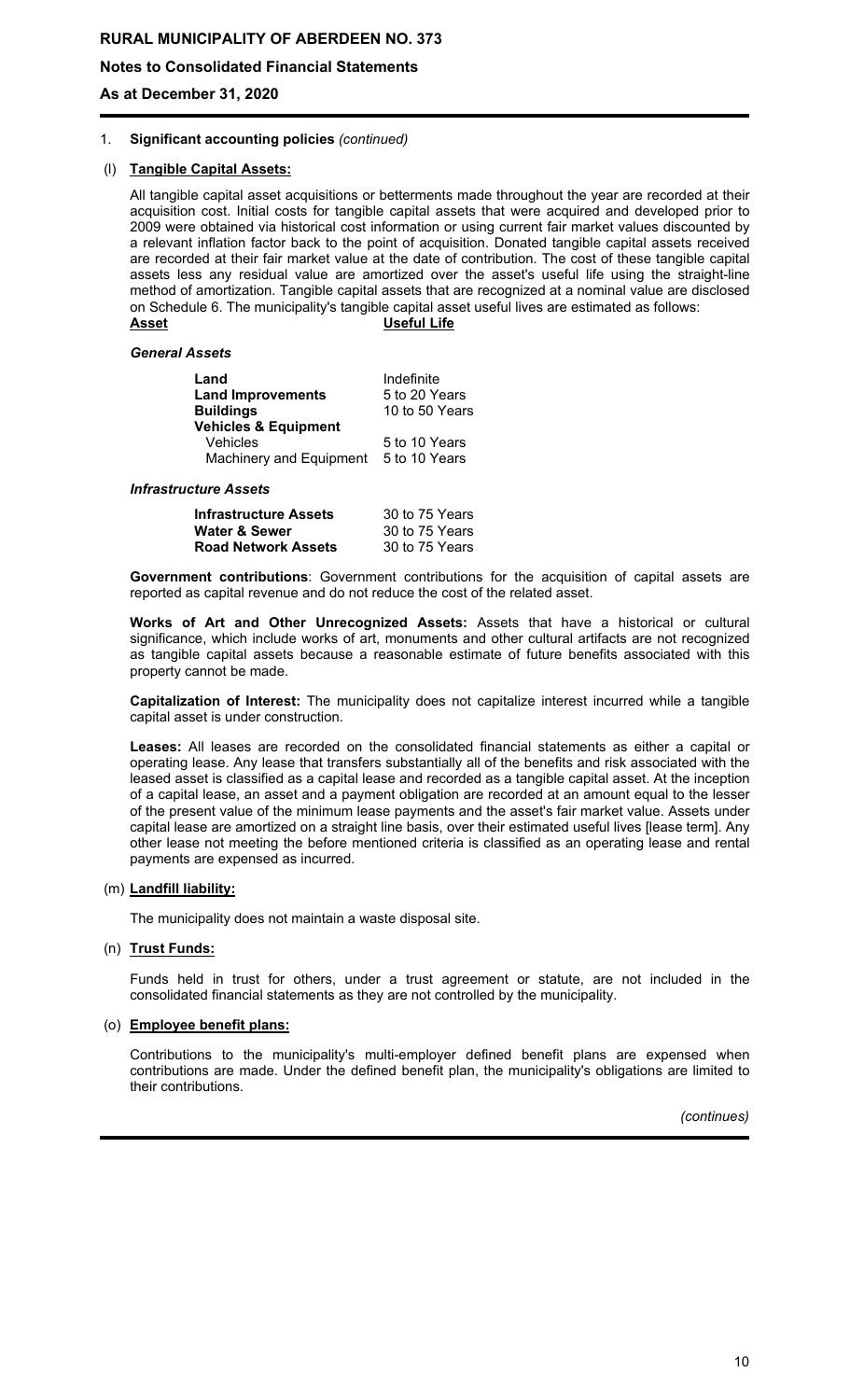## **Notes to Consolidated Financial Statements**

### **As at December 31, 2020**

### 1. **Significant accounting policies** *(continued)*

### (p) **Liability for Contaminated Sites:**

Contaminated sites are a result of contamination being introduced into air, soil, water or sediment of a chemical, organic or radioactive material or live organism that exceeds an environmental standard. The liability is recorded net of any expected recoveries. A liability for remediation of contaminated sites is recognized when all the following criteria are met:

- a) an environmental standard exists;
- b) contamination exceeds the environmental standard;
- c) The municipality:
	- i. is directly responsible; or
	- ii. accepts responsibility;
- d) it is expected that future economic benefits will be given up; and
- e) a reasonable estimate of the amount can be made.

Any revisions to an amount previously recognized are accounted for in the period in which the revisions are made.

### (q) **Measurement Uncertainty:**

The preparation of financial statements in conformity with Canadian public sector accounting standards requires management to make estimates and assumptions that affect the reported amount of assets and liabilities and disclosure of contingent assets and liabilities at the date of the financial statements, and the reported amounts of revenue and expenditures during the period. Accounts receivable are stated after evaluation as to their collectability and an appropriate allowance for doubtful accounts is provided where considered necessary.

The measurement of materials and supplies are based on estimates of volume and quality. The 'Opening Asset costs' of tangible capital assets have been estimated where actual costs were not available. Amortization is based on the estimated useful lives of tangible capital assets.

These estimates and assumptions are reviewed periodically and, as adjustments become necessary they are reported in earnings in the periods in which they become known.

#### (r) **Basis of segmentation/Segment report:**

The municipality follows the Public Sector Accounting Board's recommendations requiring financial information to be provided on a segmented basis. Municipal services have been segmented by grouping activities that have similar service objectives (by function). Revenues that are directly related to the costs of the function have been attributed to each segment. Interest is allocated to functions based on the purpose of specific borrowings.

The segments (functions) are as follows:

**General Government:** Provides for the administration of the municipality.

**Protective Services:** Comprised of expenses for Police and Fire protection.

**Transportation Services:** Responsible for the delivery of public works services related to the development and maintenance of roadway systems and street lighting.

**Environmental and Public Health:** The environmental segment provides waste disposal and other environmental services. The public health segment provides for expenses related to public health services in the municipality.

**Planning and Development:** Provides for neighbourhood development and sustainability.

**Recreation and Culture:** Provides for community services through the provision of recreation and leisure services.

**Utility Services:** Provides for delivery of water, collecting and treating of wastewater and providing collection and disposal of solid waste.

### (s) **Budget Information:**

Budget information is presented on a basis consistent with that used for actual results. The budget was approved by Council on March 5, 2020.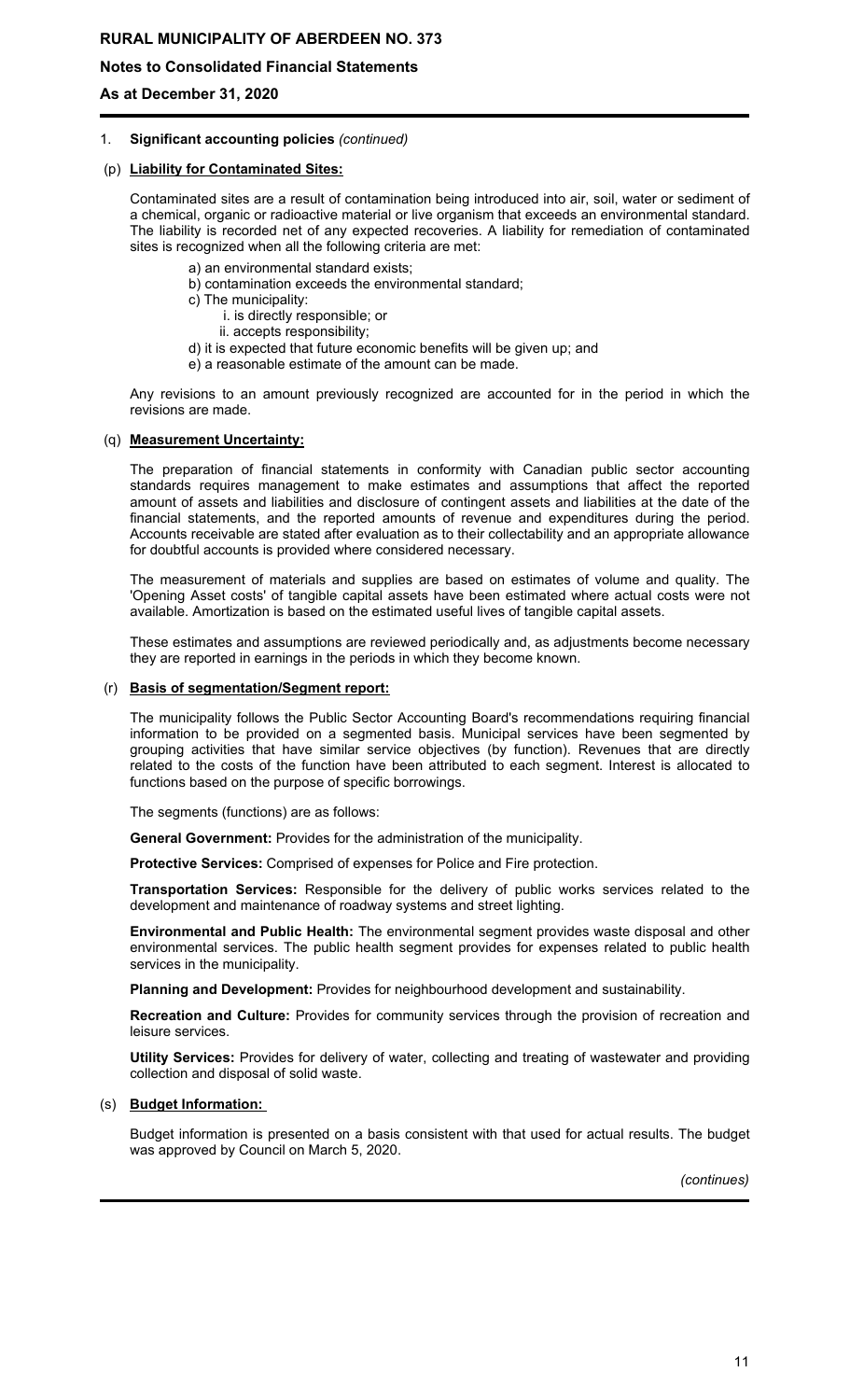### **Notes to Consolidated Financial Statements**

**As at December 31, 2020**

### 1. **Significant accounting policies** *(continued)*

## (t) **New Accounting Standards and Amendments to Standards:**

### **Future Accounting Standards, Effective for fiscal years beginning on or after April 1, 2022:**

**PS 1201 Financial Statement Presentation**, replaces PS 1200 with revised general reporting principles and standards of presentation and disclosure in government financial statements. Requires a new statement of re-measurement gains and losses separate from the statement of operations arising from the re-measurement of financial instruments and items denominated in foreign currencies, as well as the government's proportionate share of other comprehensive income that arises when a government includes the results of government business enterprises and partnerships. Effective in the period PS 3450 and PS 2601 are adopted. Effective in the period PS 3450 and PS 2601 are adopted.

**PS 2601 Foreign Currency Translation**, replaces PS 2600 with revised guidance on the recognition, presentation and disclosure of transactions that are denominated in a foreign currency. Requires that monetary assets and liabilities denominated in a foreign currency and non-monetary items included in the fair value category, denominated in a foreign currency, be adjusted to reflect the exchange rates in effect at the financial statement date. Unrealized gains and losses are to be presented in the statement of re-measurement gains and losses.

**PS 3041 Portfolio Investments**, replaces PS 3040 with revised guidance on accounting for, and presentation and disclosure of, portfolio investments. Removes the distinction between temporary and portfolio investments. Upon adoption of PS 3450 and PS 3041, PS 3030, Temporary Investments, will no longer apply. Effective in the period PS 3450, PS 2601 and PS 1201 are adopted.

**PS 3450 Financial Instruments**, a new standard establishing guidance on the recognition, measurement, presentation and disclosure of financial instruments, including derivatives. The standard requires fair value measurement of derivatives and equity instrument that are quoted in an active market; all other financial instruments can be measured at cost/amortized cost or fair value at the election of the government. Unrealized gains and losses are presented in a new statement of re-measurement gains and losses. There is the requirement to disclose the nature and extent of risks arising from financial instruments and clarification is given for the derecognition of financial liabilities.

**PS 3280 Asset Retirement Obligations**, a new standard establishing guidance on the accounting and reporting of legal obligations associated with the retirement of tangible capital assets controlled by a government or government organization. A liability for a retirement obligation can apply to tangible capital assets either in productive use or no longer in productive use. As this standard includes solid waste landfill sites active and post-closing obligations, upon adoption of this new standard, existing Solid Waste Landfill Closure and Post-Closure Liability section PS 3270 will be withdrawn.

#### **Effective for fiscal years beginning on or After April 1, 2023:**

**PS 3400, Revenue**,a new standard establishing guidance on how to account for and report on revenue. The standard provides a framework for recognizing, measuring and reporting revenues that arise from transactions that include performance obligations and transactions that do not have performance obligations. Performance obligations are enforceable promises to provide specific goods or services to a specific payer.

The extent of the impact on adoption of these future standards is not known at this time.

| 2. | <b>Cash and Temporary Investments</b>                    | 2020                 | 2019         |
|----|----------------------------------------------------------|----------------------|--------------|
|    | Cash and Temporary Investments<br><b>Restricted Cash</b> | 1,672,107<br>503,160 | 364.659<br>- |
|    | <b>Total Cash and Temporary Investments</b>              | 2,175,267            | 364,659      |

Cash and temporary investments include balances with banks, term deposits, marketable securities and short-term investments with maturities of three months or less. Cash subject to restrictions that prevent its use for other then specific current purposes is included in restricted cash.

Restricted Cash includes funds belonging to the Highway 41 Water Utility to be used in their daily operations.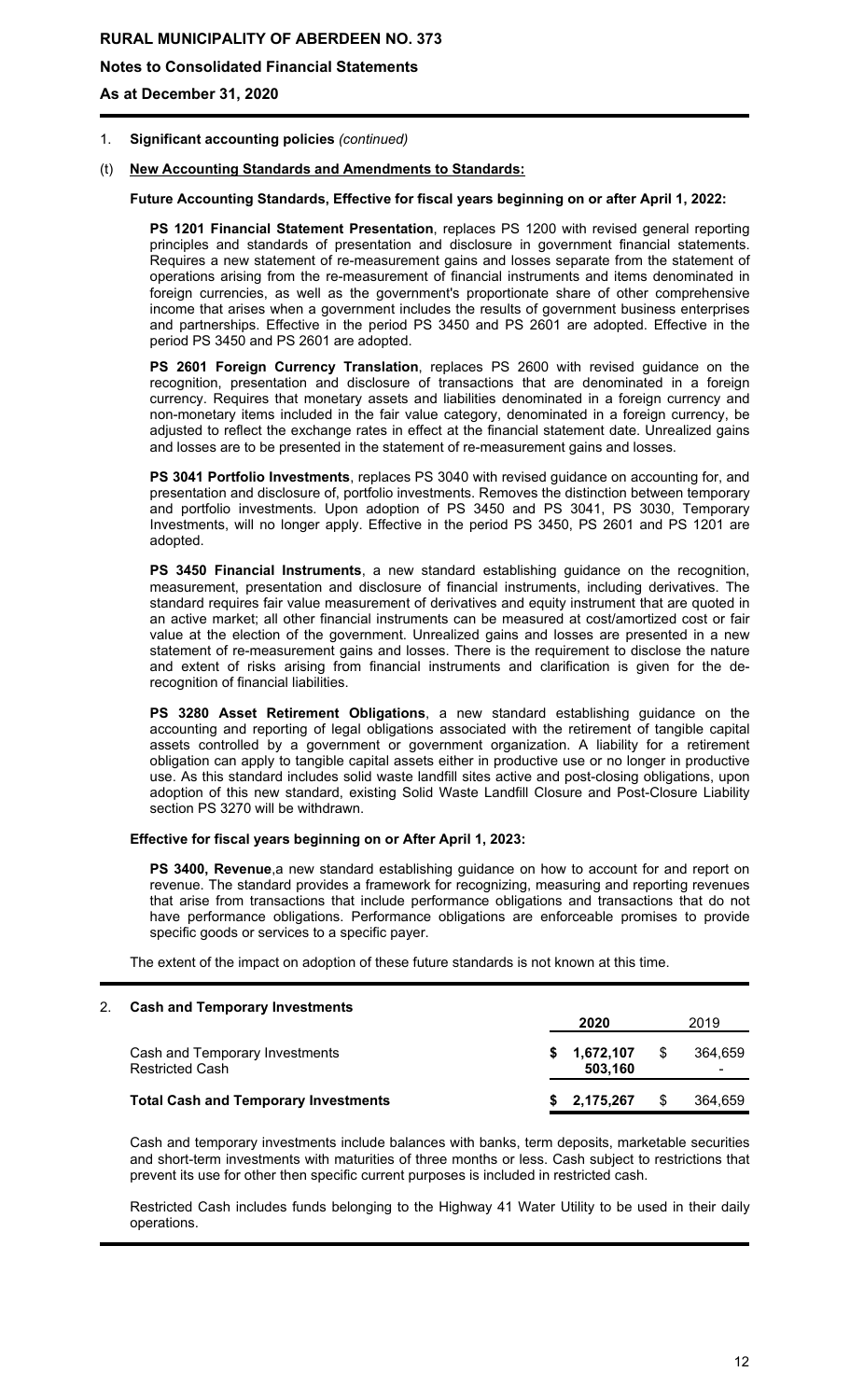## **Notes to Consolidated Financial Statements**

**As at December 31, 2020**

| 3. | <b>Taxes Receivable - Municipal</b>                                         | 2020                       | 2019                            |
|----|-----------------------------------------------------------------------------|----------------------------|---------------------------------|
|    |                                                                             |                            |                                 |
|    | Municipal<br>- current                                                      | \$<br>145,951              | \$<br>161,188                   |
|    | - arrears                                                                   | 78,785                     | 59,548                          |
|    |                                                                             | 224,737                    | 220,736                         |
|    | Less - allowance for uncollectibles                                         | (7, 885)                   | (12,070)                        |
|    | Total municipal taxes receivable                                            | 216,851                    | 208,666                         |
|    | School                                                                      |                            |                                 |
|    | - current                                                                   | 106,981                    | 101,149                         |
|    | - arrears                                                                   | 34,485                     | 22,410                          |
|    | Total school taxes receivable                                               | 141,466                    | 123,559                         |
|    | Municipal - other                                                           | 8,708                      | 5,836                           |
|    | Total taxes and grants in lieu receivable                                   | 367,025                    | 338,061                         |
|    | Deduct taxes receivable to be collected on behalf of other<br>organizations | (150, 174)                 | (129,395)                       |
|    | <b>Total Taxes Receivable - Municipal</b>                                   | \$<br>216,851              | \$<br>208,666                   |
|    | <b>Federal Government</b><br><b>Provincial Government</b>                   | \$<br>2020<br>41,555       | \$<br>2019<br>47,821<br>143,895 |
|    | <b>Local Government</b><br>Utility<br>Trade                                 | 36,612<br>22,724<br>30,405 | 30,576<br>38,374                |
|    | Other                                                                       |                            |                                 |
|    | <b>Total Other Accounts Receivable</b>                                      | 131,296                    | 260,666                         |
|    | Less: allowance for uncollectibles                                          |                            |                                 |
|    | <b>Net Other Accounts Receivable</b>                                        | \$<br>131,296              | \$<br>260,666                   |
| 5. | <b>Investments</b>                                                          |                            |                                 |
|    |                                                                             | 2020                       | 2019                            |
|    | S.A.R.M. Liability Insurance Investment                                     | \$<br>46,174               | \$<br>44,174                    |
|    | <b>Total Investments</b>                                                    | \$<br>46,174               | \$<br>44,174                    |

The long term investments in the Saskatchewan Association of Rural Municipalities - Self Insurance Fund are accounted for on the equity basis. The balance represents the balances receivable should the municipality decide to leave the self-insurance program and includes upfront contributions to the plan, additional premium payments, allocations of investment income on the funds on deposit, selfinsurance claims paid and other claims administration costs. The municipality has the ability to withdraw from the plan with notice. Beyond the return of the municipality's fund balance, it has no further claim to the residual net assets of SARM.

## 6. **Bank Indebtedness**

#### **Credit Arrangements**

At December 31, 2020, the municipality had lines of credit totaling \$1,000,000, bearing interest at 2.95%, none of which has been drawn. The following has been collateralized in connection with this line of credit:

-- General security agreement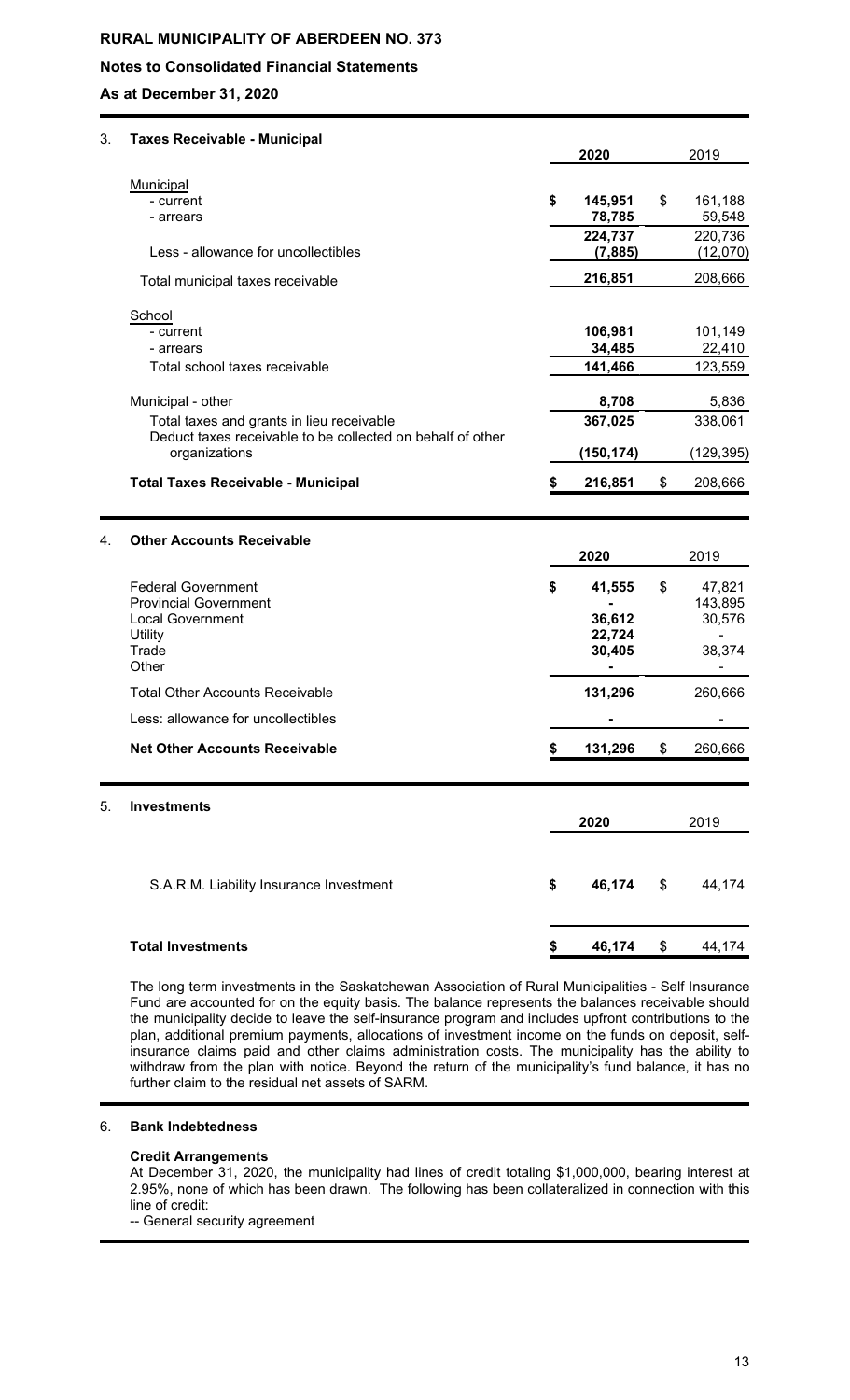## **Notes to Consolidated Financial Statements**

## **As at December 31, 2020**

### 7. **Deferred Revenue**

|                                                                                              | 2020    |         |    | 2019 |
|----------------------------------------------------------------------------------------------|---------|---------|----|------|
| Federal Gas Tax Fund (GFT) Program - Grant<br>Balance - Beginning of Year                    | \$      |         | \$ |      |
| Add: Amounts received during the year<br>Less: Amounts recognized as revenue during the year |         | 102,710 |    |      |
| Balance - End of Year                                                                        | 102,710 |         |    |      |
| Other - Retainer<br>Balance - Beginning of Year                                              |         |         |    |      |
| Add: Amounts received during the year<br>Less: Amounts recognized as revenue during the year |         | 25,216  |    |      |
| Balance - End of Year                                                                        |         | 25,216  |    |      |
| Grand total                                                                                  |         | 127,926 | S  |      |

#### 8. **Long-term Debt**

The debt limit of the municipality is \$2,133,543. The debt limit for a municipality is the total amount of the municipality's own source revenues for the preceding year (The Municipalities Act Section 161(1)).

### 9. **Pension Plan**

The municipality is an employer member of the Municipal Employee Pension Plan (MEPP), which is a multi-employer defined benefit pension plan. The Commission of MEPP, representing plan member employers, is responsible for overseeing the management of the pension plan, including investment of assets and administration of benefits. The municipality pension expense in 2020 was \$47,459. The benefits accrued to the municipality's employees from MEPP are calculated using the following: pensionable years of service, highest average salary, and the plan accrual rate.

Every three years, an actuarial valuation is performed to assess the financial position of the plan and the adequacy of plan funding. Any actuarially determined deficiency is the responsibility of the participating employers and employees, which could affect future contribution rates and/or benefits. Contributions to MEPP are not segregated in separate accounts or restricted to provide benefits to the employees of a particular employer. As a result, individual employers are not able to identify their share of the underlying assets and liabilities, and the net pension assets or liabilities for the plan are not recognized in these consolidated financial statements. Rather, the plan is accounted for as a defined contribution plan where the contributions are expensed when made.

|                                                   | 2020     | 2019           |
|---------------------------------------------------|----------|----------------|
| Details of MEPP                                   |          |                |
| Number of active members                          | 10       | 10             |
| Member contribution rates (percentage of salary): |          |                |
| Employee contribution - general members           | $9.00\%$ | 9.00%          |
| Employer contribution - general members           | $9.00\%$ | 9.00%          |
| Member contributions for the year                 | 47,459   | 50,212         |
| Employer contributions for the year               | 47,459   | 50,212         |
| Financial position of the plan:                   |          |                |
| Plan assets                                       | $***$    | 2,819,222,000  |
| <b>Plan liabilities</b>                           | ***      | 2,160,754,000  |
| Accounting pension surplus                        |          | \$ 658,468,000 |

2020 year's maximum pensionable amount (YMPE) \$58,700

\*\*\*2020 MEPP financial information is not yet available.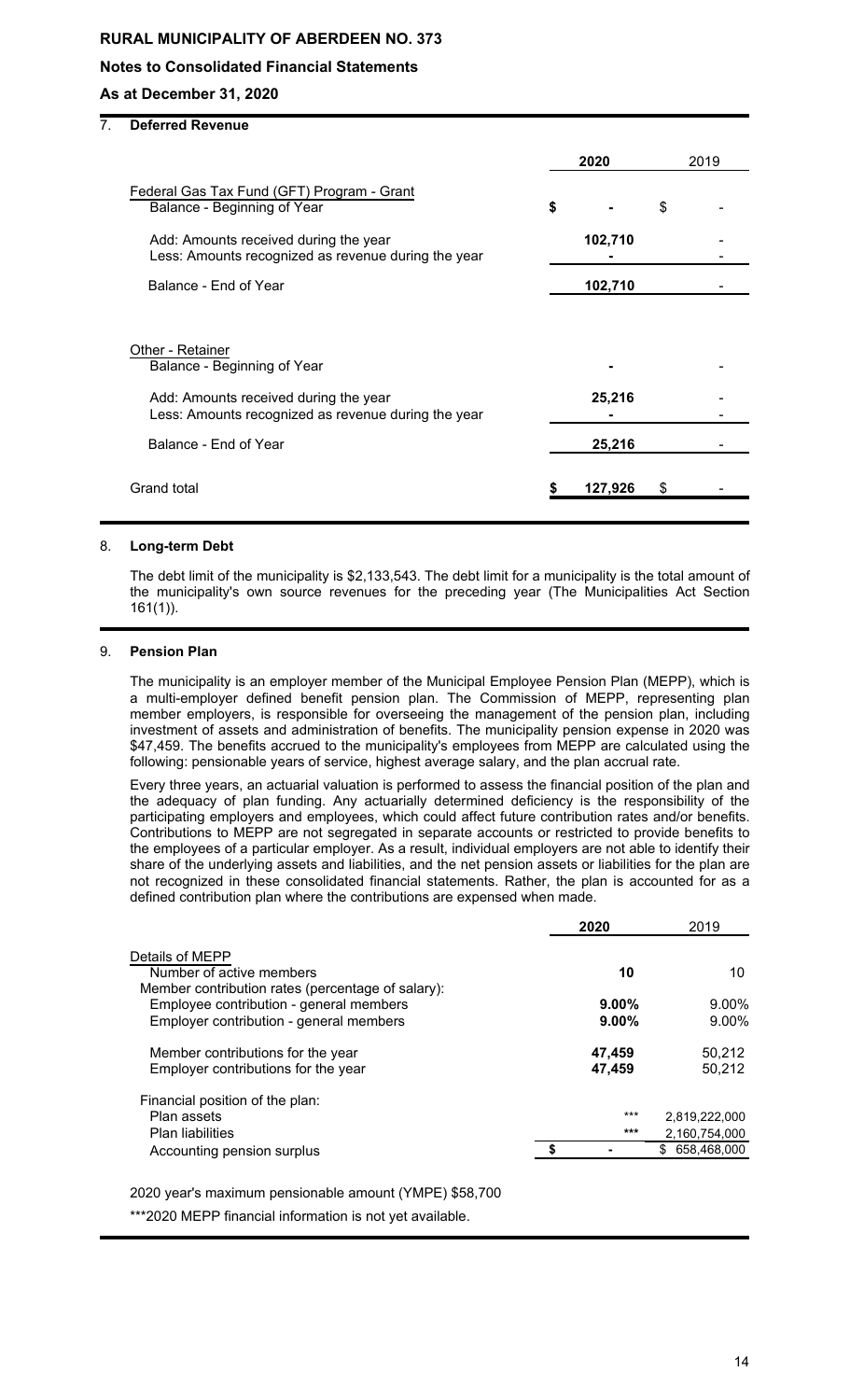## **Notes to Consolidated Financial Statements**

## **As at December 31, 2020**

### 10. **Budget Data**

The reconciliation of the approved budget for the current year to the budget figures reported in these financial statements is as follows:

|                                            | 2020       |
|--------------------------------------------|------------|
| Budget surplus per Statement of Operations | 375,980    |
| Less: Capital expenditures                 | (196, 100) |
| <b>Approved Budget</b>                     | 179,880    |

### 11. **Impacts of COVID-19**

The outbreak of a novel strain of coronavirus ("COVID-19") was declared a global pandemic by the World Health Organization in March 2020. COVID-19 has severely impacted many economies around the globe. In many countries, including Canada, businesses were forced to cease or limit operations for long periods of time. Measures taken to contain the spread of the virus, including travel bans, quarantines, social distancing, and closures of non-essential services have triggered significant disruptions to businesses worldwide, resulting in an economic slowdown. Global stock markets have also experienced great volatility and a significant weakening. Governments and central banks have responded with monetary and fiscal interventions to stabilize economic conditions.

### 12. **Error Correction**

During 2020 the Municipality corrected their financial statements for an error raised by its auditor in the prior year. Public sector accounting standards require that such errors be accounted for in the period in which the correction is made. The correction relates to an error in the Municipality's accounting for their interests in the Highway 41 Water Utility, a government partnership. The Municipality is required to include in its financial statements it proportionate share of the financial position and results of operations of this partnership (see Note 13). As the correction of this error was made in 2020, the January 1, 2020 figures were adjusted as follows to account for this partnership;

|                                    | January 1,<br>2020, before |                         |     | January 1,<br>2020, as |
|------------------------------------|----------------------------|-------------------------|-----|------------------------|
|                                    | adjustment                 | <b>Error Correction</b> |     | adjusted               |
| Cash and Temporary Investments     | \$<br>364.659              | \$<br>360,501           | \$  | 725,160                |
| Taxes Receivable - Municipal       | 208,666                    |                         |     | 208,666                |
| <b>Other Accounts Receivable</b>   | 260,666                    | 36,876                  |     | 297,542                |
| Long-Term Investments              | 44.174                     | 86,491                  |     | 130,665                |
| Loans Receivable                   |                            | 56,751                  |     | 56,751                 |
| <b>Accounts Payable</b>            | (104,808)                  | (18, 857)               |     | (123, 665)             |
| Deposits                           |                            | (1, 165)                |     | (1, 165)               |
| <b>Tangible Capital Assets</b>     | 5,652,790                  | 3,361,335               |     | 9,014,125              |
| Prepayments and Deferred Charges   | 542                        | -                       |     | 542                    |
|                                    |                            |                         |     |                        |
|                                    |                            |                         |     |                        |
| Net charge due to error correction | 6,426,689                  | \$<br>3,881,932         | \$. | 10,308,621             |
|                                    |                            |                         |     |                        |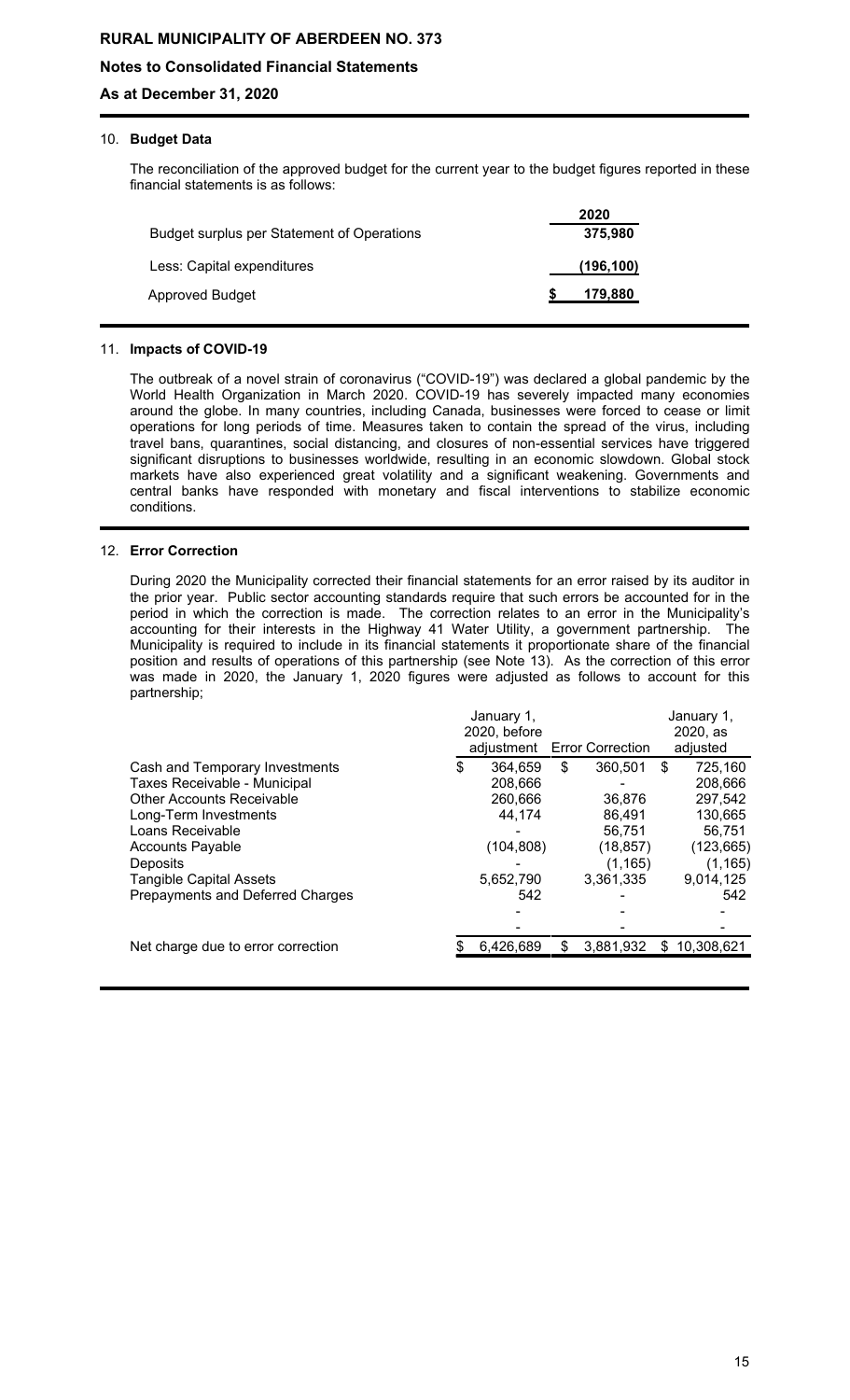## **Notes to Consolidated Financial Statements**

## **As at December 31, 2020**

### 13. **Government Partnerships**

The Rural Municipality of Aberdeen No. 373, the Rural Municipality of Blucher No. 343, and the Rural Municipality of Grant No. 372 (the "members") jointly share control of the Highway 41 Water Utility (the "Utility"), a public utility board created under the authority of The Municipalities Act of the Province of Saskatchewan by bylaw of the members. The Utility constitutes a government partnership under Canadian Public Sector Accounting Standards and as such the municipality is required to include in its financial statements its proportionate share of the financial position and results of operations of the Utility.

The following is 100% of the financial position and results of operations of the Utility, a non-business government partnership, of which 33.33% has been proportionately consolidated into the financial statements of the R.M.

| <b>Statement of Financial Position - 2020</b>                                                      | Highway 41<br><b>Water Utility</b><br>(100% of<br>operations) |                                   | Highway 41<br><b>Water Utility</b><br>$(1/3 \text{ share})$ |                                    | R.M. of<br>Aberdeen<br>(pre-<br>consolidation) |                                        | R.M. of<br>Aberdeen<br>(consolidated)             |
|----------------------------------------------------------------------------------------------------|---------------------------------------------------------------|-----------------------------------|-------------------------------------------------------------|------------------------------------|------------------------------------------------|----------------------------------------|---------------------------------------------------|
|                                                                                                    |                                                               |                                   |                                                             |                                    |                                                |                                        |                                                   |
| <b>Financial assets</b><br>Cash and temporary investments<br>Taxes receivable                      | \$                                                            | 1,509,481                         | \$                                                          | 503,160                            | \$                                             | 1,672,107<br>216,851                   | \$<br>2,175,267<br>216,851                        |
| Other receivables<br>Long-term investments<br>Other - loans receivable                             |                                                               | 68,176<br>147,351                 |                                                             | 22,725<br>49,117                   |                                                | 108,572<br>46,174                      | 131,297<br>46,174<br>49,117                       |
| <b>Total financial assets</b>                                                                      |                                                               | 1,725,008                         |                                                             | 575,002                            |                                                | 2,043,704                              | 2,618,706                                         |
| <b>Liabilities</b><br>Accounts payable<br>Deposits<br>Deferred revenue<br><b>Total liabilities</b> |                                                               | (42, 509)<br>(3, 494)<br>(46,003) |                                                             | (13, 721)<br>(1, 165)<br>(14, 886) |                                                | (291, 328)<br>(127, 926)<br>(419, 254) | (305, 049)<br>(1, 165)<br>(127,926)<br>(434, 140) |
| <b>Non-financial assets</b><br>Tangible capital assets<br>Prepayments                              |                                                               | 10,276,113                        |                                                             | 3,342,238                          |                                                | 5,530,433<br>910                       | 8,872,671<br>910                                  |
| <b>Total non-financial assets</b>                                                                  |                                                               | 10,276,113                        |                                                             | 3,342,238                          |                                                | 5,531,343                              | 8,873,581                                         |
| <b>Accumulated surplus</b>                                                                         |                                                               | \$11,955,118                      | \$                                                          | 3,902,354                          | \$                                             | 7,155,793                              | \$11,058,147                                      |
| <b>Statement of Operations - 2020</b>                                                              |                                                               |                                   |                                                             |                                    |                                                |                                        |                                                   |
| <b>Total revenues</b><br><b>Total expenses</b><br>Error correction                                 | \$                                                            | 1,091,378<br>(1,007,007)          | \$                                                          | 353,708<br>(333, 286)<br>3,881,932 | \$                                             | 2,705,697<br>(1,976,594)               | \$<br>3,059,405<br>(2,309,880)<br>3,881,932       |
| <b>Surplus of revenues over</b><br>expenses                                                        | \$                                                            | 84,371                            | \$                                                          | 3,902,354                          | \$                                             | 729,103                                | \$<br>4,631,457                                   |
|                                                                                                    |                                                               |                                   |                                                             |                                    |                                                |                                        |                                                   |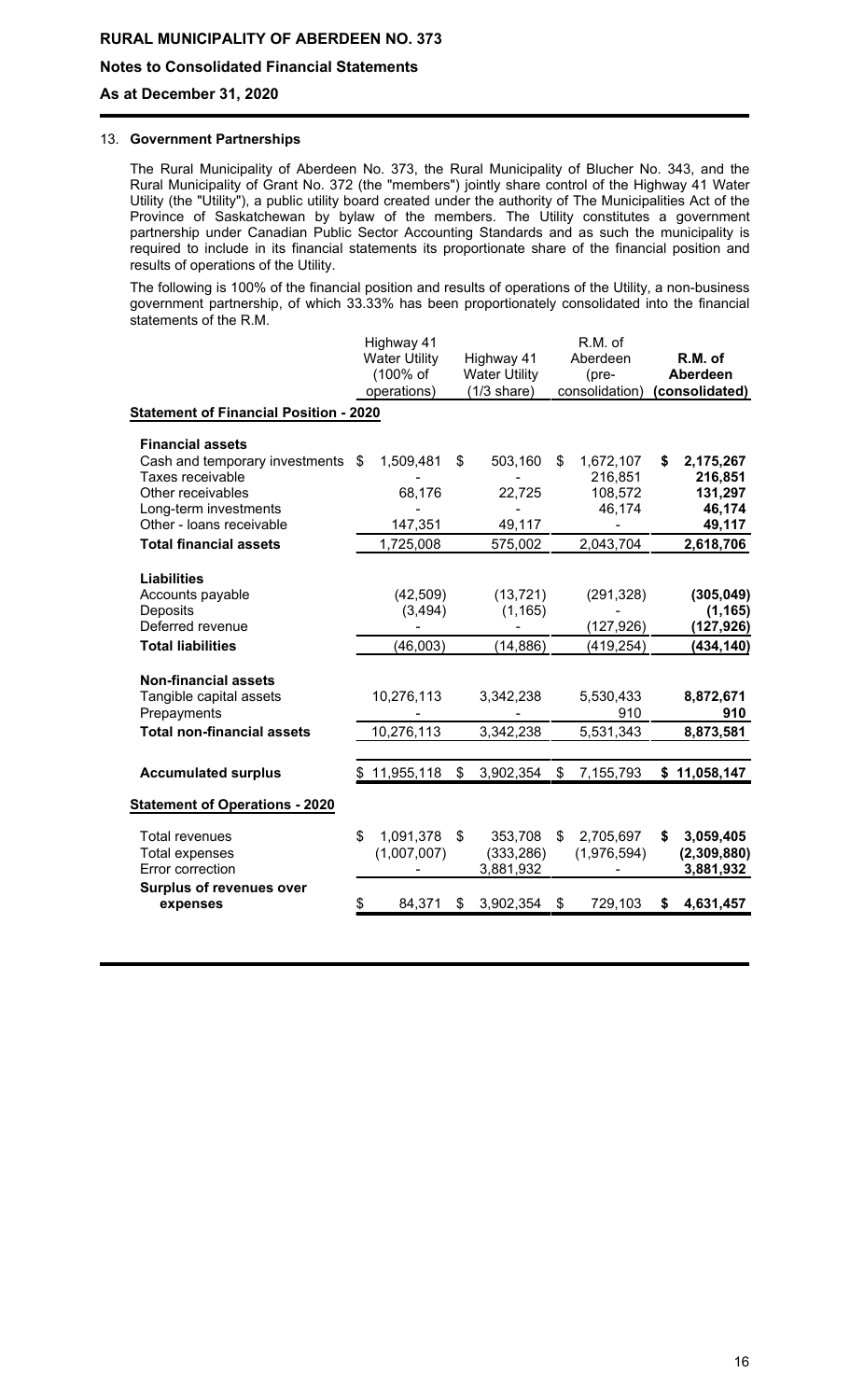# **Schedule of Taxes and Other Unconditional Revenue**

|                                                                                                              |    | <b>Budget</b><br>2020            | 2020                                    | 2019                               |
|--------------------------------------------------------------------------------------------------------------|----|----------------------------------|-----------------------------------------|------------------------------------|
| <b>TAXES</b>                                                                                                 |    |                                  |                                         |                                    |
| General municipal tax levy<br>Abatements and adjustments<br>Discount on current year taxes                   | \$ | 1,747,000<br>(3,000)<br>(70,000) | \$<br>1,740,059<br>(3,791)<br>(72, 750) | \$<br>1,656,576<br>66<br>(69, 254) |
| <b>Net Municipal Taxes</b><br>Potash tax share<br>Trailer license fees                                       |    | 1,674,000<br>336,500             | 1,663,518<br>317,490                    | 1,587,388<br>336,266               |
| Penalties on tax arrears<br>Special tax levy<br>Other                                                        |    | 15,000                           | 14,463                                  | 10,645                             |
| <b>Total Taxes</b>                                                                                           |    | 2,025,500                        | 1,995,471                               | 1,934,299                          |
| <b>UNCONDITIONAL GRANTS</b><br>Revenue Sharing<br><b>Organized Hamlet</b><br>Other                           |    | 212,770                          | 241,024<br>82,263                       | 212,769                            |
| <b>Total Unconditional Grants</b>                                                                            |    | 212,770                          | 323,287                                 | 212,769                            |
| <b>GRANTS IN LIEU OF TAXES</b><br>Federal                                                                    |    | 1,580                            | 3,235                                   |                                    |
| Provincial<br>S.P.C. Electrical<br>SaskEnergy Gas<br>Transgas<br><b>Central Services</b><br>SaskTel<br>Other |    | 250                              | 272                                     | 250                                |
| Local/Other<br><b>Housing Authority</b><br>C.P.R. Mainline<br><b>Treaty Land Entitlement</b><br>Other        |    |                                  |                                         |                                    |
| <b>Other Government Transfers</b><br>S.P.C. Surcharge<br>Sask Energy Surcharge<br>Other                      |    |                                  |                                         |                                    |
| <b>Total Grants in Lieu of Taxes</b>                                                                         |    | 1,830                            | 3,507                                   | 250                                |
| TOTAL TAXES AND OTHER UNCONDITIONAL<br><b>REVENUE</b>                                                        | S. | 2,240,100                        | \$<br>2,322,265                         | \$<br>2,147,318                    |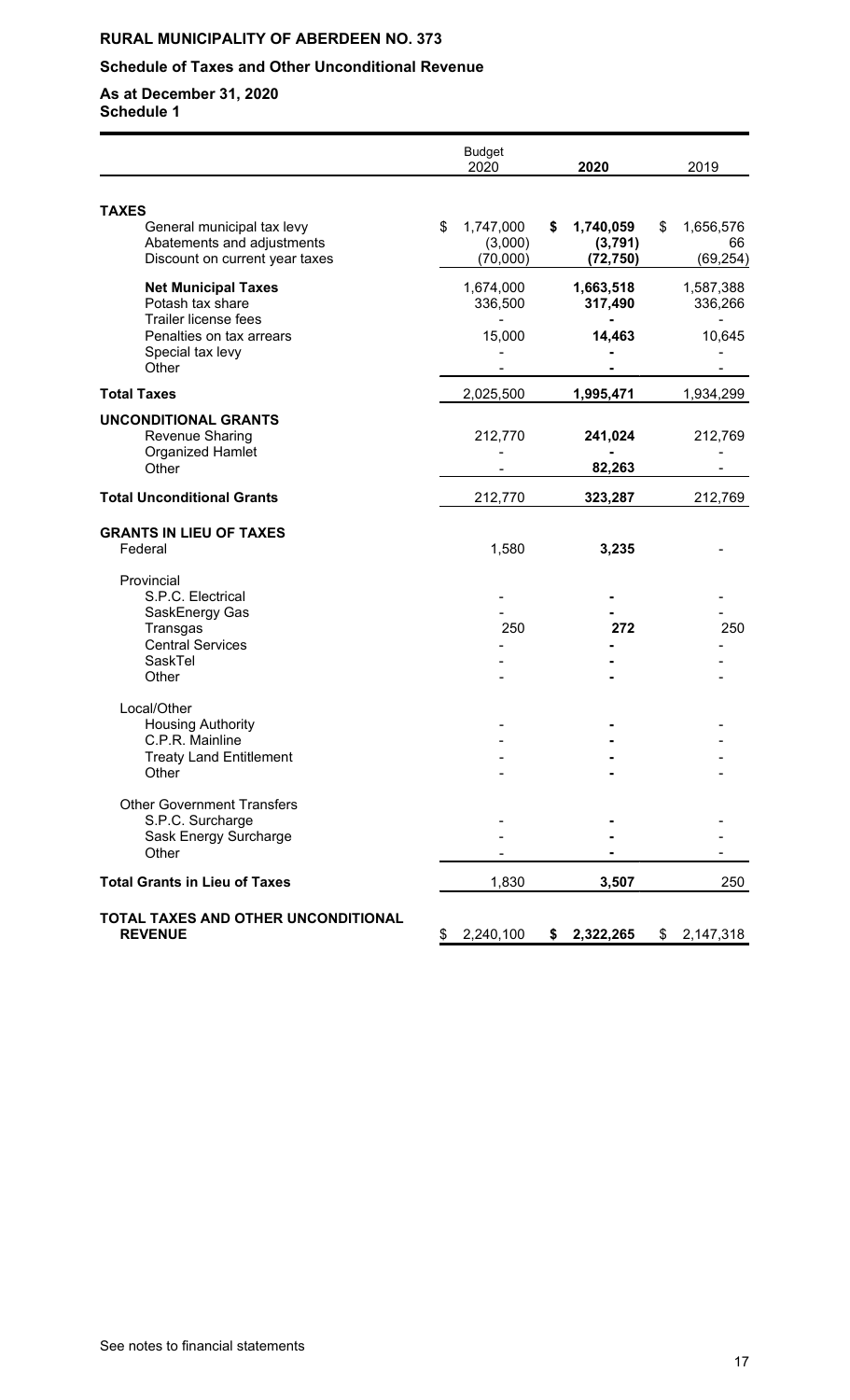# **Schedule of Operating and Capital Revenue by Function**

|                                                                                          | <b>Budget</b><br>2020 |    | 2020             | 2019             |
|------------------------------------------------------------------------------------------|-----------------------|----|------------------|------------------|
| <b>GENERAL GOVERNMENT SERVICES</b><br><b>Operating</b>                                   |                       |    |                  |                  |
| <b>Other Segmented Revenue</b><br>Fees and charges                                       | \$<br>500             | S  | 832              | \$<br>28         |
| - Custom work<br>- Sales of supplies<br>- Other (Rentals, licenses and permits)          | 12,540<br>51,300      |    | 14,458<br>66,570 | 29,423<br>48,902 |
| <b>Total Fees and Charges</b><br>- Tangible capital asset sales - gain (loss)            | 64,340                |    | 81,860           | 78,353           |
| - Land sales - gain (loss)<br>- Investment income and commissions<br>- Other (Donations) | 2,600                 |    | 1,000            | 6,453<br>5,769   |
| <b>Total Other Segmented Revenue</b><br><b>Conditional Grants</b>                        | 66,940                |    | 82,860           | 90,575           |
| - Student Employment<br>- Other                                                          |                       |    |                  |                  |
| <b>Total Conditional Grants</b>                                                          |                       |    |                  |                  |
| <b>Total Operating</b>                                                                   | 66,940                |    | 82,860           | 90,575           |
| <b>Capital</b><br><b>Conditional Grants</b><br>- Federal Gas Tax                         |                       |    |                  |                  |
| $-ICIP$<br>- Provincial Disaster Assistance<br>- Other (PFRA)                            |                       |    |                  |                  |
| <b>Total Capital</b>                                                                     |                       |    |                  |                  |
| <b>Total General Government Services</b>                                                 | 66,940                |    | 82,860           | 90,575           |
| <b>PROTECTIVE SERVICES</b><br><b>Operating</b>                                           |                       |    |                  |                  |
| <b>Other Segmented Revenue</b><br>Fees and charges<br>- Other (Fire calls)               | 4,000<br>3,000        |    | 6,000<br>8,660   | 8,000<br>21,160  |
| <b>Total Fees and Charges</b><br>- Tangible capital asset sales - gain (loss)<br>- Other | 7,000                 |    | 14,660           | 29,160           |
| <b>Total Other Segmented Revenue</b>                                                     | 7,000                 |    | 14,660           | 29,160           |
| <b>Conditional Grants</b><br>- Student Employment                                        |                       |    |                  |                  |
| - Local government<br>- Other                                                            |                       |    |                  |                  |
| <b>Total Conditional Grants</b>                                                          |                       |    |                  |                  |
| <b>Total Operating</b>                                                                   | 7,000                 |    | 14,660           | 29,160           |
| <b>Capital</b><br><b>Conditional Grants</b>                                              |                       |    |                  |                  |
| - Federal Gas Tax<br>- ICIP                                                              |                       |    |                  |                  |
| - Provincial Disaster Assistance<br>- Local government                                   |                       |    |                  |                  |
| - Other                                                                                  |                       |    |                  |                  |
| <b>Total Capital</b>                                                                     |                       |    |                  |                  |
| <b>Total Protective Services</b>                                                         | \$<br>7,000           | \$ | 14,660           | \$<br>29,160     |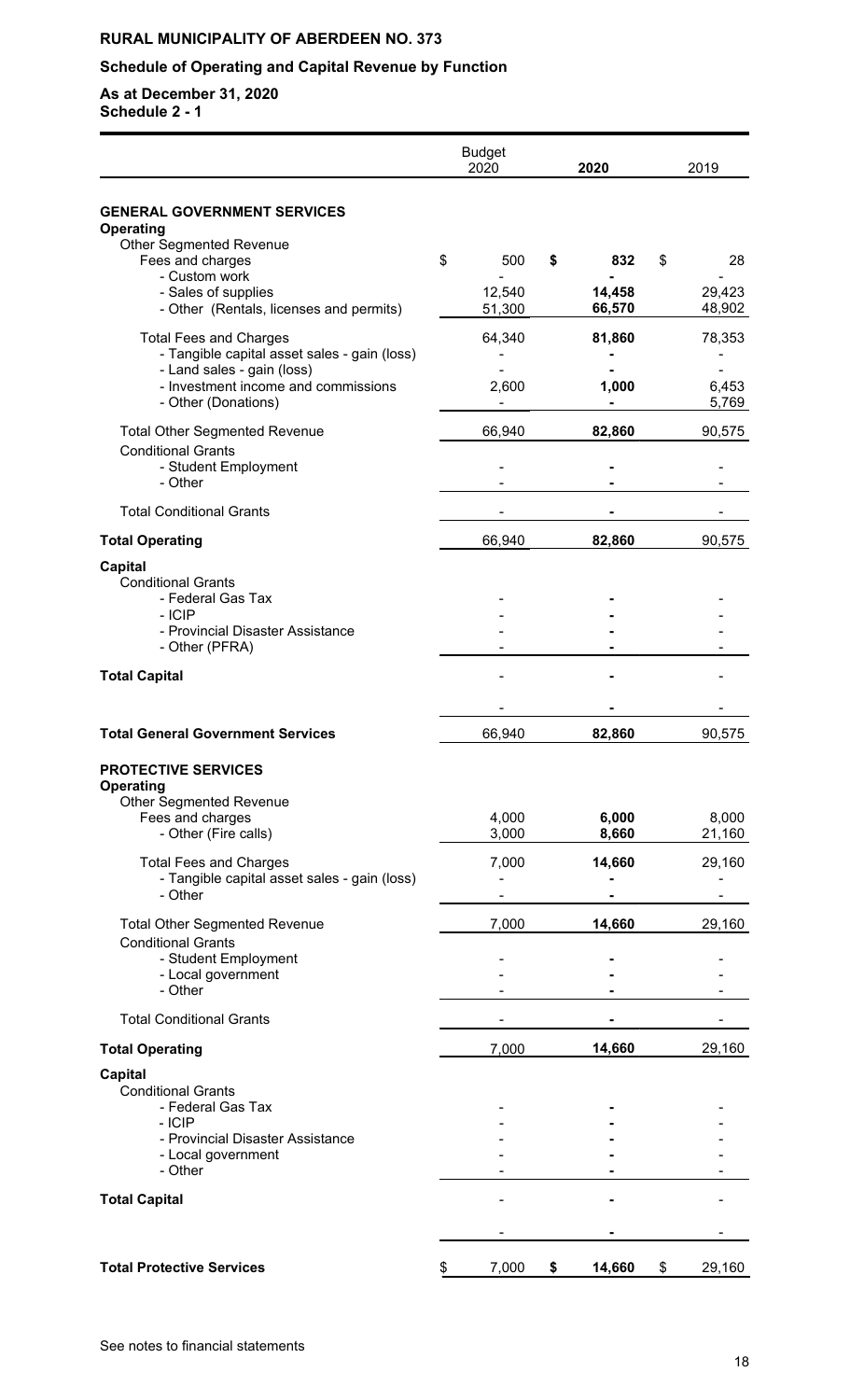# **Schedule of Operating and Capital Revenue by Function**

|                                                                               |    | <b>Budget</b><br>2020                  | 2020         | 2019                     |
|-------------------------------------------------------------------------------|----|----------------------------------------|--------------|--------------------------|
| <b>TRANSPORTATION SERVICES</b>                                                |    |                                        |              |                          |
| <b>Operating</b>                                                              |    |                                        |              |                          |
| <b>Other Segmented Revenue</b><br>Fees and Charges                            | \$ |                                        | \$           | \$                       |
| - Custom work                                                                 |    | 21,000                                 | 27,245       | 29,796                   |
| - Sales of supplies                                                           |    | 2,100                                  | 124          | 8,595                    |
| - Road Maintenance and Restoration                                            |    |                                        |              |                          |
| Agreements<br>- Frontage                                                      |    | 50,000<br>$\qquad \qquad \blacksquare$ | 102,030      | 40,816                   |
| - Other                                                                       |    |                                        |              |                          |
| <b>Total Fees and Charges</b>                                                 |    | 73,100                                 | 129,399      | 79,207                   |
| - Tangible capital asset sales - gain (loss)                                  |    |                                        | (96, 588)    |                          |
| - Other                                                                       |    |                                        |              |                          |
| <b>Total Other Segmented Revenue</b>                                          |    | 73,100                                 | 32,811       | 79,207                   |
|                                                                               |    |                                        |              |                          |
| <b>Conditional Grants</b>                                                     |    |                                        |              |                          |
| -RIRG (CTP)<br>- Student Employment                                           |    |                                        |              |                          |
| - Other                                                                       |    |                                        |              |                          |
| <b>Total Conditional Grants</b>                                               |    |                                        |              |                          |
|                                                                               |    |                                        |              |                          |
| <b>Total Operating</b>                                                        |    | 73,100                                 | 32,811       | 79,207                   |
| <b>Capital</b>                                                                |    |                                        |              |                          |
| <b>Conditional Grants</b>                                                     |    |                                        |              |                          |
| - Federal Gas Tax<br>- ICIP                                                   |    | 137,100                                | 19,332       | 137,099                  |
| - RIRG (Heavy Haul, CTP, Bridges & Culverts)                                  |    |                                        |              |                          |
| - Provincial Disaster Assistance                                              |    |                                        | 5,324        | 112,767                  |
| - Other (MEEP)                                                                |    |                                        | 198,201      | $\overline{\phantom{a}}$ |
| <b>Total Capital</b>                                                          |    | 137,100                                | 222,857      | 249,866                  |
|                                                                               |    |                                        |              |                          |
| <b>Total Transportation Services</b>                                          |    | 210,200                                | 255,668      | 329,073                  |
| <b>ENVIRONMENTAL AND PUBLIC HEALTH SERVICES</b>                               |    |                                        |              |                          |
| Operating                                                                     |    |                                        |              |                          |
| Other Segmented Revenue                                                       |    |                                        |              |                          |
| Fees and Charges<br>- Waste and Disposal Fees                                 |    | 1,500                                  | 5,255        | 4,164                    |
| - Other (Cemetery fees, pest control sales)                                   |    | 1,500                                  | 557          | 2,783                    |
|                                                                               |    |                                        |              |                          |
| <b>Total Fees and Charges</b><br>- Tangible capital asset sales - gain (loss) |    | 3,000                                  | 5,812        | 6,947                    |
| - Other                                                                       |    |                                        | 6,594        | -                        |
|                                                                               |    |                                        |              |                          |
| <b>Total Other Segmented Revenue</b><br><b>Conditional Grants</b>             |    | 3,000                                  | 12,406       | 6,947                    |
| - Student Employment                                                          |    |                                        |              |                          |
| - Local government                                                            |    |                                        |              |                          |
| - Other (Pest control)                                                        |    | 3,100                                  | 3,989        | 4,097                    |
| <b>Total Conditional Grants</b>                                               |    | 3,100                                  | 3,989        | 4,097                    |
| <b>Total Operating</b>                                                        |    | 6,100                                  | 16,395       | 11,044                   |
| <b>Capital</b>                                                                |    |                                        |              |                          |
| <b>Conditional Grants</b>                                                     |    |                                        |              |                          |
| - Federal Gas Tax                                                             |    |                                        |              |                          |
| - ICIP<br>- TAPD                                                              |    |                                        |              |                          |
| - Provincial Disaster Assistance                                              |    |                                        |              |                          |
| - Other                                                                       |    |                                        |              |                          |
| <b>Total Capital</b>                                                          |    |                                        |              |                          |
|                                                                               |    |                                        |              |                          |
|                                                                               |    |                                        |              |                          |
| <b>Total Environmental and Public Health Services</b>                         | \$ | 6,100                                  | \$<br>16,395 | \$<br>11,044             |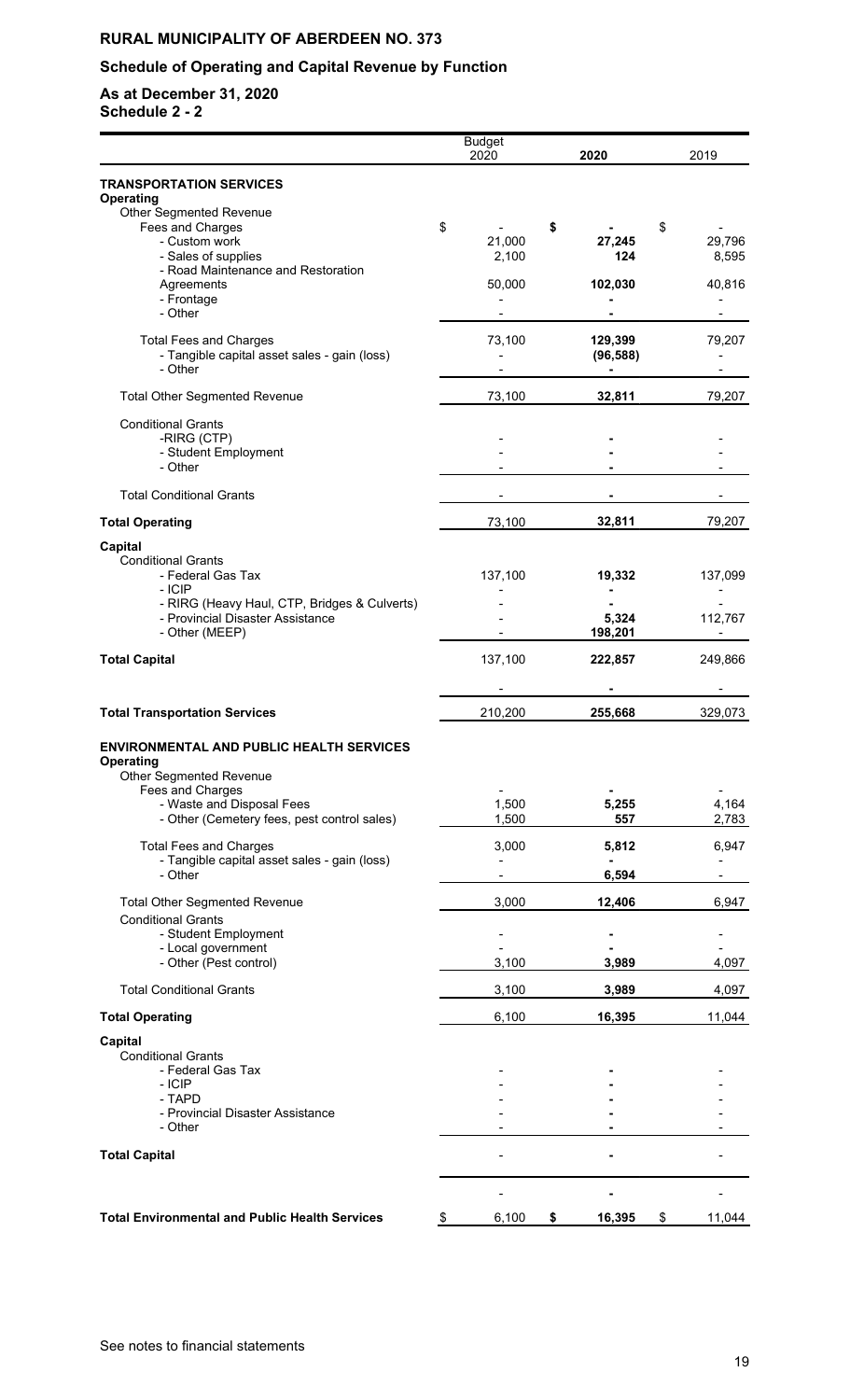# **Schedule of Operating and Capital Revenue by Function**

|                                                                                                                                                 | <b>Budget</b><br>2020             | 2020         | 2019                    |
|-------------------------------------------------------------------------------------------------------------------------------------------------|-----------------------------------|--------------|-------------------------|
| PLANNING AND DEVELOPMENT SERVICES<br><b>Operating</b>                                                                                           |                                   |              |                         |
| <b>Other Segmented Revenue</b><br>Fees and Charges<br>- Maintenance and Development Charges<br>- Other                                          | \$<br>1,000                       | \$<br>11,000 | \$                      |
| <b>Total Fees and Charges</b><br>- Tangible capital asset sales - gain (loss)<br>- Other                                                        | 1,000                             | 11,000       |                         |
| <b>Total Other Segmented Revenue</b><br><b>Conditional Grants</b><br>- Student Employment<br>- Other                                            | 1,000                             | 11,000       |                         |
| <b>Total Conditional Grants</b>                                                                                                                 |                                   |              |                         |
| <b>Total Operating</b>                                                                                                                          | 1,000                             | 11,000       |                         |
| <b>Capital</b><br><b>Conditional Grants</b><br>- Federal Gas Tax<br>- ICIP<br>- Provincial Disaster Assistance<br>- Other                       |                                   |              |                         |
| <b>Total Capital</b>                                                                                                                            |                                   |              |                         |
|                                                                                                                                                 |                                   |              |                         |
| <b>Total Planning and Development Services</b>                                                                                                  | 1,000                             | 11,000       |                         |
| <b>RECREATION AND CULTURAL SERVICES</b><br>Operating<br><b>Other Segmented Revenues</b><br>Fees and Charges<br>- Other                          | 3,000<br>$\overline{\phantom{0}}$ | 2,850<br>-   | 4,000<br>$\blacksquare$ |
| <b>Total Fees and Charges</b><br>- Tangible capital asset sales - gain (loss)<br>- Other                                                        | 3,000                             | 2,850        | 4,000                   |
| <b>Total Other Segmented Revenue</b>                                                                                                            | 3,000                             | 2,850        | 4,000                   |
| <b>Conditional Grants</b><br>- Student Employment<br>- Local Government<br>- Donations<br>- Other                                               |                                   |              |                         |
| <b>Total Conditional Grants</b>                                                                                                                 |                                   |              |                         |
| <b>Total Operating</b>                                                                                                                          | 3,000                             | 2,850        | 4,000                   |
| <b>Capital</b><br><b>Conditional Grants</b><br>- Federal Gas Tax<br>- ICIP<br>- Local government<br>- Provincial Disaster Assistance<br>- Other |                                   |              |                         |
| <b>Total Capital</b>                                                                                                                            |                                   |              |                         |
| <b>Total Recreation and Cultural Services</b>                                                                                                   | \$<br>3,000                       | \$<br>2,850  | \$<br>4,000             |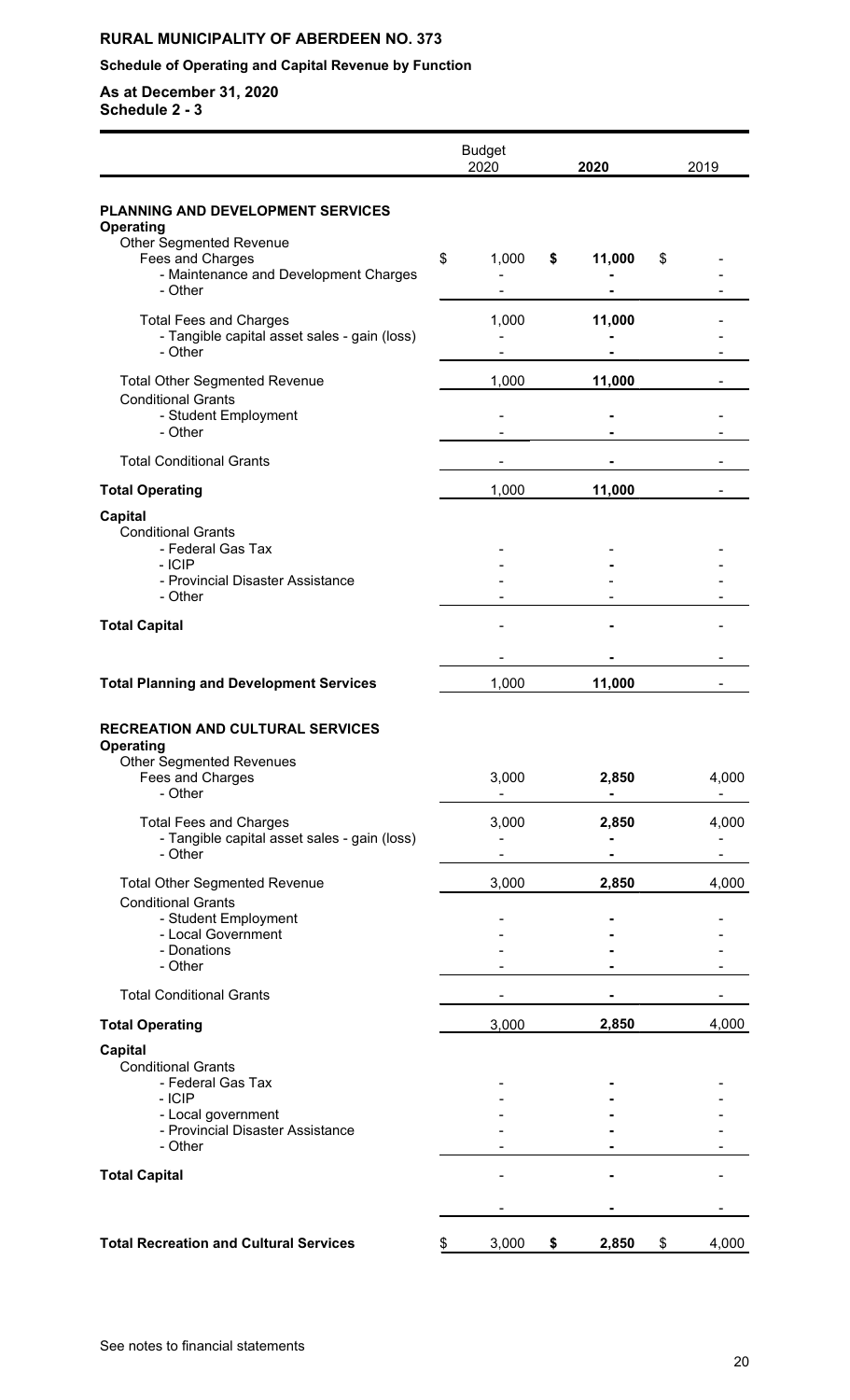# **Schedule of Operating and Capital Revenue by Function**

|                                                                       | <b>Budget</b><br>2020 | 2020            | 2019          |
|-----------------------------------------------------------------------|-----------------------|-----------------|---------------|
| <b>UTILITY SERVICES</b>                                               |                       |                 |               |
| <b>Operating</b><br><b>Other Segmented Revenue</b>                    |                       |                 |               |
| Fees and Charges                                                      | \$                    | \$              | \$            |
| - Water                                                               |                       |                 |               |
| - Sewer                                                               |                       |                 |               |
| - Other (Highway 41 Water Utility)                                    |                       | 353,708         |               |
| <b>Total Fees and Charges</b>                                         |                       | 353,708         |               |
| - Tangible capital asset sales - gain (loss)                          |                       |                 |               |
| - Other                                                               |                       |                 |               |
| <b>Total Other Segmented Revenue</b>                                  |                       | 353,708         |               |
| <b>Conditional Grants</b>                                             |                       |                 |               |
| - Student Employment                                                  |                       |                 |               |
| - Other                                                               |                       |                 |               |
| <b>Total Conditional Grants</b>                                       |                       |                 |               |
|                                                                       |                       |                 |               |
| <b>Total Operating</b>                                                |                       | 353,708         |               |
| <b>Capital</b>                                                        |                       |                 |               |
| <b>Conditional Grants</b>                                             |                       |                 |               |
| - Federal Gas Tax                                                     |                       |                 |               |
| - ICIP                                                                |                       |                 |               |
| - New Building Canada Fund (SCF, NRP)                                 |                       |                 |               |
| - Clean Water and Wastewater Fund<br>- Provincial Disaster Assistance |                       |                 |               |
| - Other                                                               |                       |                 |               |
|                                                                       |                       |                 |               |
| <b>Total Capital</b>                                                  |                       |                 |               |
| <b>Error Correction (Note 12)</b>                                     |                       | 3,881,932       |               |
|                                                                       |                       |                 |               |
| <b>Total Utility Services</b>                                         |                       | 4,235,640       |               |
| TOTAL OPERATING AND CAPITAL REVENUE                                   |                       |                 |               |
| <b>BY FUNCTION</b>                                                    | \$<br>294,240         | \$<br>4,619,073 | \$<br>463,852 |
|                                                                       |                       |                 |               |
| <b>SUMMARY</b>                                                        |                       |                 |               |
| <b>Total Other Segmented Revenue</b>                                  |                       | \$<br>510,295   | \$<br>209,889 |
| <b>Total Conditional Grants</b>                                       |                       | 3,989           | 4,097         |
| <b>Total Capital Grants and Contributions</b>                         |                       | 222,857         | 249,866       |
| <b>Restructuring Revenue</b>                                          |                       | 3,881,932       | -             |

| TOTAL OPERATING AND CAPITAL | <b>REVENUE BY FUNCTION \$4,619,073 \$463,852</b> |  |  |
|-----------------------------|--------------------------------------------------|--|--|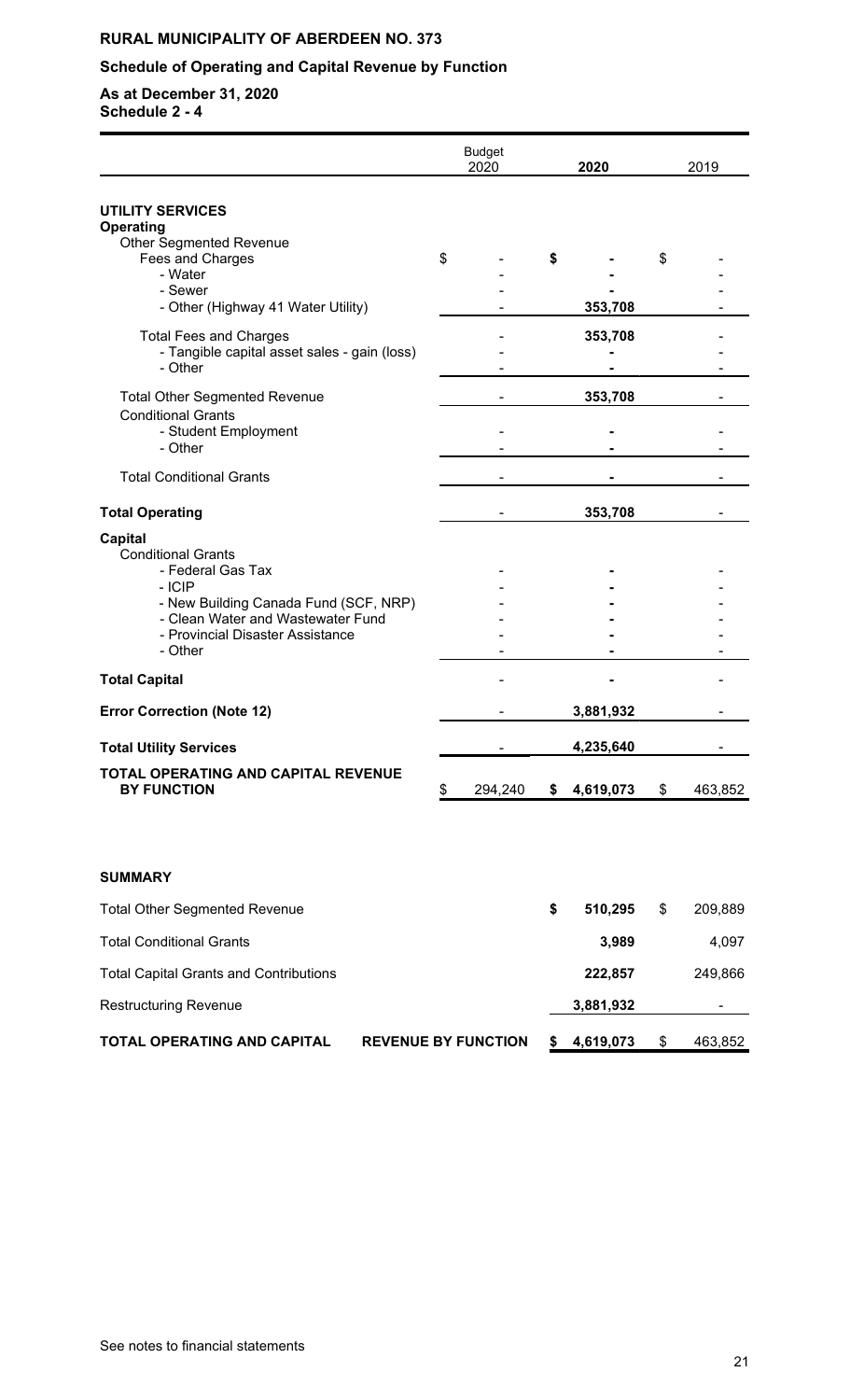# **Total Expenses by Function**

|                                                                                                                                                                                             |    | <b>Budget</b><br>2020                            | 2020                                                  | 2019                                                   |
|---------------------------------------------------------------------------------------------------------------------------------------------------------------------------------------------|----|--------------------------------------------------|-------------------------------------------------------|--------------------------------------------------------|
|                                                                                                                                                                                             |    |                                                  |                                                       |                                                        |
| <b>GENERAL GOVERNMENT SERVICES</b><br>Council remuneration and travel<br>Wages and benefits<br>Professional/Contractual services<br><b>Utilities</b><br>Maintenance, materials and supplies | \$ | 103,930<br>207,000<br>93,200<br>11,800<br>26,300 | \$<br>80,352<br>194,701<br>89,942<br>11,268<br>21,587 | \$<br>92,226<br>230,014<br>101,682<br>11,154<br>26,994 |
| Grants and contributions<br>Grants and contributions - operating<br>- capital                                                                                                               |    | 9,870                                            | 6,450                                                 | 9,869                                                  |
| Amortization<br>Interest                                                                                                                                                                    |    | 11,910                                           | 12,236                                                | 12,236<br>619                                          |
| <b>Allowance For Uncollectibles</b><br>Other                                                                                                                                                |    | 5,000                                            | 2,683                                                 |                                                        |
| <b>General Government Services</b>                                                                                                                                                          |    | 469,010                                          | 419,219                                               | 484,794                                                |
| <b>Total General Government Services</b>                                                                                                                                                    |    | 469,010                                          | 419,219                                               | 484,794                                                |
| <b>PROTECTIVE SERVICES</b>                                                                                                                                                                  |    |                                                  |                                                       |                                                        |
| <b>Police Protection</b>                                                                                                                                                                    |    |                                                  |                                                       |                                                        |
| Wages and benefits<br>Professional/Contractual Services<br><b>Utilities</b>                                                                                                                 |    | 73,200                                           | 66,419                                                | 65,150                                                 |
| Maintenance, Materials and Supplies                                                                                                                                                         |    |                                                  |                                                       |                                                        |
| Grants and contributions<br>Grants and Contributions - operating                                                                                                                            |    |                                                  |                                                       |                                                        |
| - capital<br>Other                                                                                                                                                                          |    |                                                  |                                                       |                                                        |
|                                                                                                                                                                                             |    |                                                  |                                                       |                                                        |
| <b>Fire Protection</b><br>Wages and benefits                                                                                                                                                |    |                                                  | 819                                                   |                                                        |
| Professional/Contractual Services                                                                                                                                                           |    | 57,000                                           | 57,087                                                | 37,308                                                 |
| <b>Utilities</b><br>Maintenance, Materials and Supplies                                                                                                                                     |    | 12,400<br>2,500                                  | 9,080<br>100                                          | 7,919<br>7,618                                         |
| Grants and contributions<br>Grants and Contributions - operating                                                                                                                            |    |                                                  |                                                       |                                                        |
| - capital<br>Amortization                                                                                                                                                                   |    | 13,660                                           | 29,603                                                | 12,388                                                 |
| Interest<br>Other                                                                                                                                                                           |    | 500                                              | 244                                                   | 480                                                    |
|                                                                                                                                                                                             |    |                                                  |                                                       |                                                        |
| <b>Protective Services</b>                                                                                                                                                                  |    | 159,260                                          | 163,352                                               | 130,863                                                |
| <b>Total Protective Services</b>                                                                                                                                                            |    | 159,260                                          | 163,352                                               | 130,863                                                |
| <b>TRANSPORTATION SERVICES</b>                                                                                                                                                              |    |                                                  |                                                       |                                                        |
| <b>Wages and Benefits</b>                                                                                                                                                                   |    | 512,100                                          | 466,796                                               | 451,210                                                |
| Professional/Contractual Services<br><b>Utilities</b>                                                                                                                                       |    | 42,840<br>12,650                                 | 49,116<br>14,040                                      | 48,727<br>11,756                                       |
| Maintenance, Materials and Supplies                                                                                                                                                         |    | 418,600                                          | 341,340                                               | 346,015                                                |
| Gravel                                                                                                                                                                                      |    | 70,000                                           | 31,207                                                | 52,880                                                 |
| Grants and contributions<br>Grants and Contributions - operating                                                                                                                            |    |                                                  |                                                       |                                                        |
| - capital<br>Amortization                                                                                                                                                                   |    | 253,690                                          | 278,621                                               | 321,482                                                |
| Interest                                                                                                                                                                                    |    |                                                  |                                                       |                                                        |
| Other                                                                                                                                                                                       |    |                                                  |                                                       |                                                        |
| <b>Transportation Services</b>                                                                                                                                                              |    | 1,309,880                                        | 1,181,120                                             | 1,232,070                                              |
| <b>Total Transportation Services</b>                                                                                                                                                        | S. | 1,309,880                                        | \$<br>1,181,120                                       | \$<br>1,232,070                                        |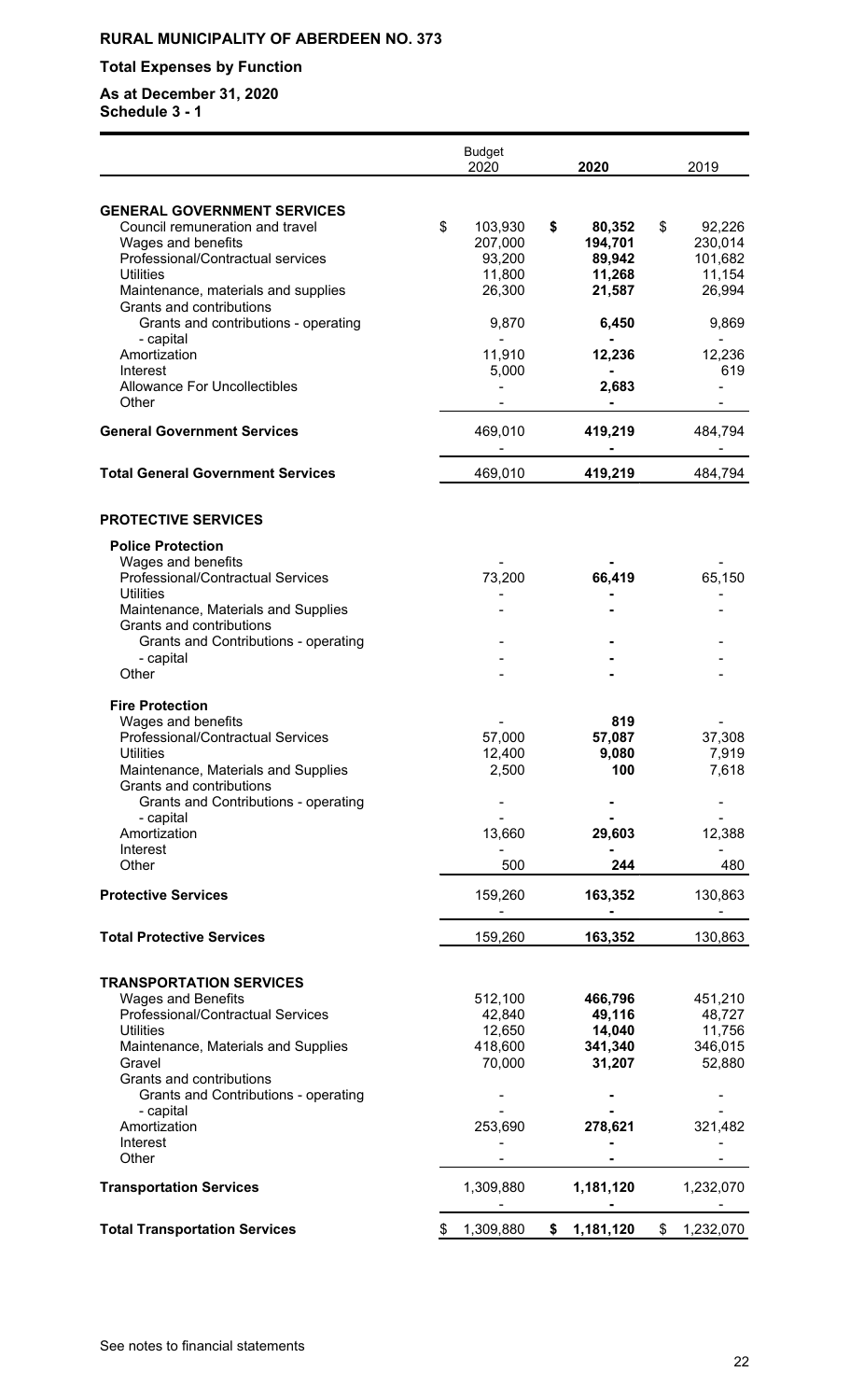# **Total Expenses by Function**

|                                                                                                                         | <b>Budget</b><br>2020 | 2020                   | 2019 |                  |  |
|-------------------------------------------------------------------------------------------------------------------------|-----------------------|------------------------|------|------------------|--|
|                                                                                                                         |                       |                        |      |                  |  |
| <b>ENVIRONMENTAL AND PUBLIC HEALTH SERVICES</b><br><b>Wages and Benefits</b><br>£.<br>Professional/Contractual Services | 17,440<br>23,500      | \$<br>19,938<br>23,439 | \$   | 16,626<br>21,627 |  |
| <b>Utilities</b><br>Maintenance, Materials and Supplies                                                                 | 4,500                 | 4,896                  |      | 4,119            |  |
| Grants and contributions<br>Grants and contributions - operating<br>[] Waste disposal                                   | 7,100                 | 650                    |      | 7,027            |  |
| [] Public Health                                                                                                        |                       |                        |      |                  |  |
| - capital<br>[] Waste disposal                                                                                          |                       |                        |      |                  |  |
| [] Public Health<br>Amortization                                                                                        |                       |                        |      |                  |  |
| Interest                                                                                                                |                       |                        |      |                  |  |
| Other                                                                                                                   |                       |                        |      |                  |  |
| <b>Environmental and Public Health Services</b>                                                                         | 52,540                | 48,923                 |      | 49,399           |  |
| <b>Total Environmental and Public Health Services</b>                                                                   | 52,540                | 48,923                 |      | 49,399           |  |
| <b>PLANNING AND DEVELOPMENT SERVICES</b>                                                                                |                       |                        |      |                  |  |
| <b>Wages and Benefits</b>                                                                                               |                       |                        |      |                  |  |
| Professional/Contractual Services<br>Grants and contributions                                                           | 29,750                | 29,027                 |      | 30,766           |  |
| Grants and Contributions - operating<br>- capital                                                                       |                       |                        |      |                  |  |
| Amortization                                                                                                            |                       |                        |      |                  |  |
| Interest<br>Other                                                                                                       |                       |                        |      |                  |  |
| <b>Planning and Development Services</b>                                                                                | 29,750                | 29,027                 |      | 30,766           |  |
|                                                                                                                         |                       |                        |      |                  |  |
| <b>Total Planning and Development Services</b>                                                                          | 29,750                | 29,027                 |      | 30,766           |  |
| <b>RECREATION AND CULTURAL SERVICES</b>                                                                                 |                       |                        |      |                  |  |
| <b>Wages and Benefits</b><br>Professional/Contractual Services                                                          | 31,200                | 37,087                 |      | 37,941           |  |
| <b>Utilities</b><br>Maintenance, Materials, and Supplies                                                                |                       |                        |      |                  |  |
| Grants and contributions<br>Grants and Contributions - operating<br>- capital                                           | 94,750                | 95,350                 |      | 102,300          |  |
| Amortization                                                                                                            |                       | 253                    |      |                  |  |
| Interest<br><b>Allowance For Uncollectibles</b>                                                                         |                       |                        |      |                  |  |
| Other                                                                                                                   |                       |                        |      | 2,553            |  |
| <b>Recreation and Cultural Services</b>                                                                                 | 125,950               | 132,690                |      | 142,794          |  |
| <b>Total Recreation and Cultural Services</b><br>\$                                                                     | 125,950               | \$<br>132,690          | \$   | 142,794          |  |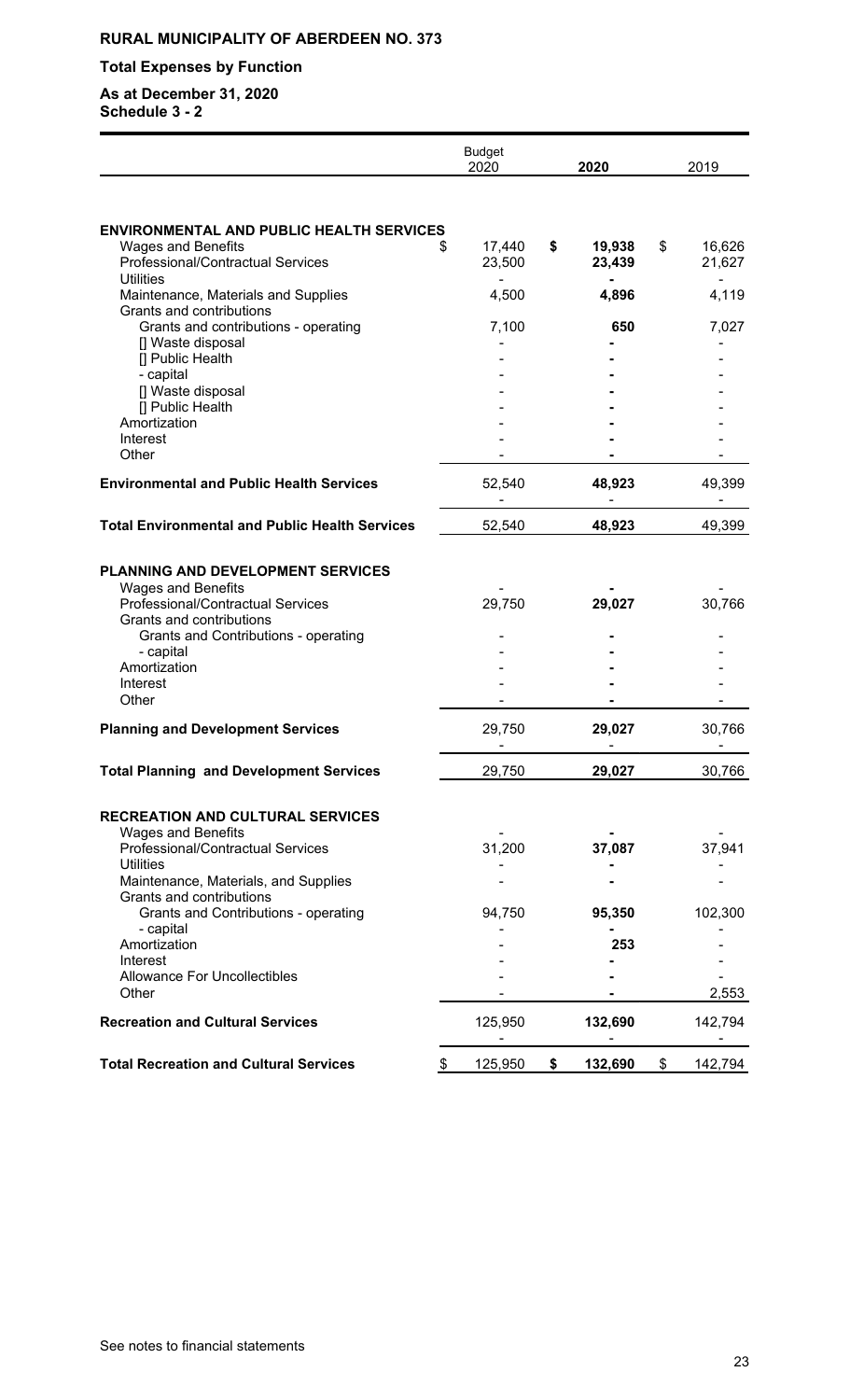# **Total Expenses by Function**

|                                      | <b>Budget</b><br>2020 | 2020            | 2019            |
|--------------------------------------|-----------------------|-----------------|-----------------|
|                                      |                       |                 |                 |
| <b>UTILITY SERVICES</b>              |                       |                 |                 |
| <b>Wages and Benefits</b>            | \$                    | \$              | \$              |
| Professional/Contractual Services    |                       |                 |                 |
| Utilities                            | 1,970                 | 1,960           | 1,879           |
| Maintenance, Materials and Supplies  | 10,000                | 303             | 6,436           |
| Grants and contributions             |                       |                 |                 |
| Grants and Contributions - operating |                       |                 |                 |
| - capital                            |                       |                 |                 |
| Amortization                         |                       | 90,811          |                 |
| Interest                             |                       |                 |                 |
| <b>Allowance For Uncollectibles</b>  |                       |                 |                 |
| Other (Highway 41 Water Utility)     |                       | 242,476         |                 |
| <b>Utility Services</b>              | 11,970                | 335,550         | 8,315           |
|                                      |                       |                 |                 |
| <b>Total Utility Services</b>        | 11,970                | 335,550         | 8,315           |
| <b>TOTAL EXPENSES BY FUNCTION</b>    | \$<br>2,158,360       | \$<br>2,309,881 | \$<br>2,079,001 |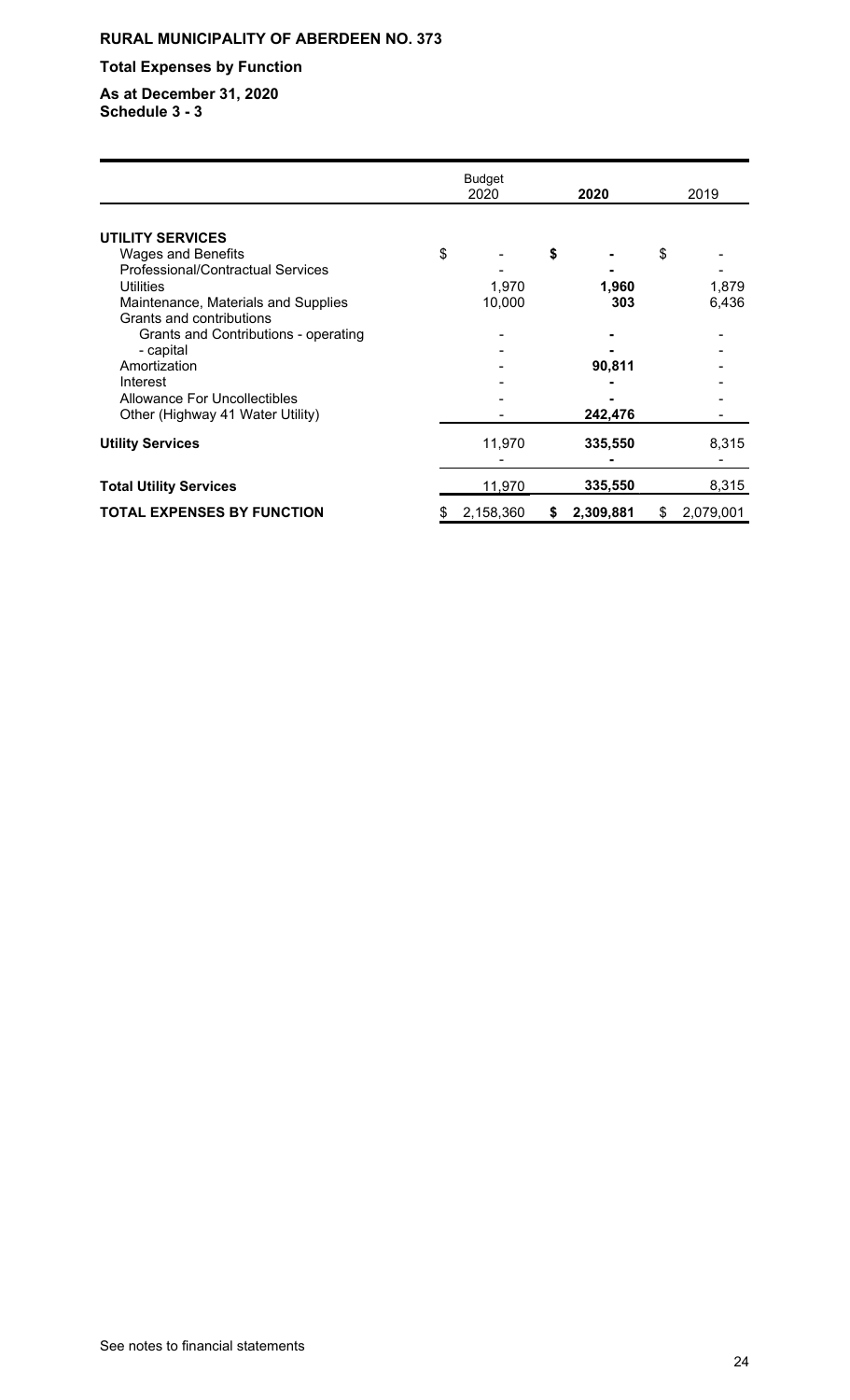# **Consolidated Schedule of Segment Disclosure by Function**

|                                                    | <b>General</b><br><b>Government</b> | <b>Protective</b><br><b>Services</b> | <b>Transportation</b><br><b>Services</b> | Environmental<br>& Public Health | <b>Development</b> | <b>Planning and Recreation and</b><br><b>Culture</b> | <b>Utility</b><br><b>Services</b> | <b>Total</b>  |
|----------------------------------------------------|-------------------------------------|--------------------------------------|------------------------------------------|----------------------------------|--------------------|------------------------------------------------------|-----------------------------------|---------------|
|                                                    |                                     |                                      |                                          |                                  |                    |                                                      |                                   |               |
| <b>Revenues (Schedule 2)</b><br>Fees and Charges   | \$<br>81,860                        | $\frac{1}{2}$<br>14,660              | 129,399<br>\$                            | \$<br>5,812                      | 11,000<br>\$       | 2,850<br>\$                                          | $\$\$<br>353,708                  | 599,289<br>S. |
| Tangible Capital Asset Sales - Gain (Loss)         |                                     |                                      | (96, 588)                                |                                  |                    |                                                      |                                   | (96, 588)     |
| Land Sales - Gain (Loss)                           |                                     |                                      |                                          |                                  |                    |                                                      |                                   |               |
| <b>Investment Income and Commissions</b>           | 1,000                               |                                      |                                          |                                  |                    |                                                      |                                   | 1,000         |
| <b>Other Revenues</b>                              |                                     |                                      |                                          | 6,594                            |                    |                                                      |                                   | 6,594         |
| <b>Grants - Conditional</b>                        |                                     |                                      |                                          | 3,989                            |                    |                                                      |                                   | 3,989         |
| - Capital                                          |                                     |                                      | 222,857                                  |                                  |                    |                                                      |                                   | 222,857       |
| <b>Error Correction</b>                            | $\blacksquare$                      | $\overline{\phantom{a}}$             |                                          | $\overline{\phantom{a}}$         | ۰                  | $\blacksquare$                                       | 3,881,932                         | 3,881,932     |
|                                                    |                                     |                                      |                                          |                                  |                    |                                                      |                                   |               |
| <b>Total Revenues</b>                              | 82,860                              | 14,660                               | 255,668                                  | 16,395                           | 11,000             | 2,850                                                | 4,235,640                         | 4,619,073     |
| <b>Expenses (Schedule 3)</b>                       |                                     |                                      |                                          |                                  |                    |                                                      |                                   |               |
| <b>Wages and Benefits</b>                          | 275,053                             | 819                                  | 466,796                                  | 19,938                           |                    |                                                      |                                   | 762,606       |
| Professional/Contractual Services                  | 89,942                              | 123,506                              | 49,116                                   | 23,439                           | 29,027             | 37,087                                               |                                   | 352,117       |
| <b>Utilities</b>                                   | 11,268                              | 9,080                                | 14,040                                   |                                  |                    |                                                      | 1,960                             | 36,348        |
| Maintenance Material and Supplies                  | 21,587                              | 100                                  | 372,547                                  | 4,896                            |                    |                                                      | 303                               | 399,433       |
| <b>Grants and Contributions</b>                    | 6,450                               |                                      |                                          | 650                              |                    | 95,350                                               |                                   | 102,450       |
| Amortization                                       | 12,236                              | 29,603                               | 278,621                                  |                                  |                    | 253                                                  | 90,811                            | 411,524       |
| Interest                                           |                                     |                                      |                                          |                                  |                    |                                                      |                                   |               |
| Allowance for Uncollectibles                       | 2,683                               |                                      |                                          |                                  |                    |                                                      |                                   | 2,683         |
| Restructurings                                     |                                     |                                      |                                          |                                  |                    |                                                      |                                   |               |
| Other                                              |                                     | 244                                  |                                          |                                  |                    |                                                      | 242,476                           | 242,720       |
| <b>Total Expenses</b>                              | 419,219                             | 163,352                              | 1,181,120                                | 48,923                           | 29,027             | 132,690                                              | 335,550                           | 2,309,881     |
| <b>Surplus (Deficit) by Function</b>               | (336, 359)                          | (148, 692)                           | (925, 452)                               | (32, 528)                        | (18, 027)          | (129, 840)                                           | 3,900,090                         | 2,309,192     |
| Taxes and other unconditional revenue (Schedule 1) |                                     |                                      |                                          |                                  |                    |                                                      |                                   | 2,322,265     |
| <b>Net Surplus (Deficit)</b>                       |                                     |                                      |                                          |                                  |                    |                                                      |                                   | 4.631.457     |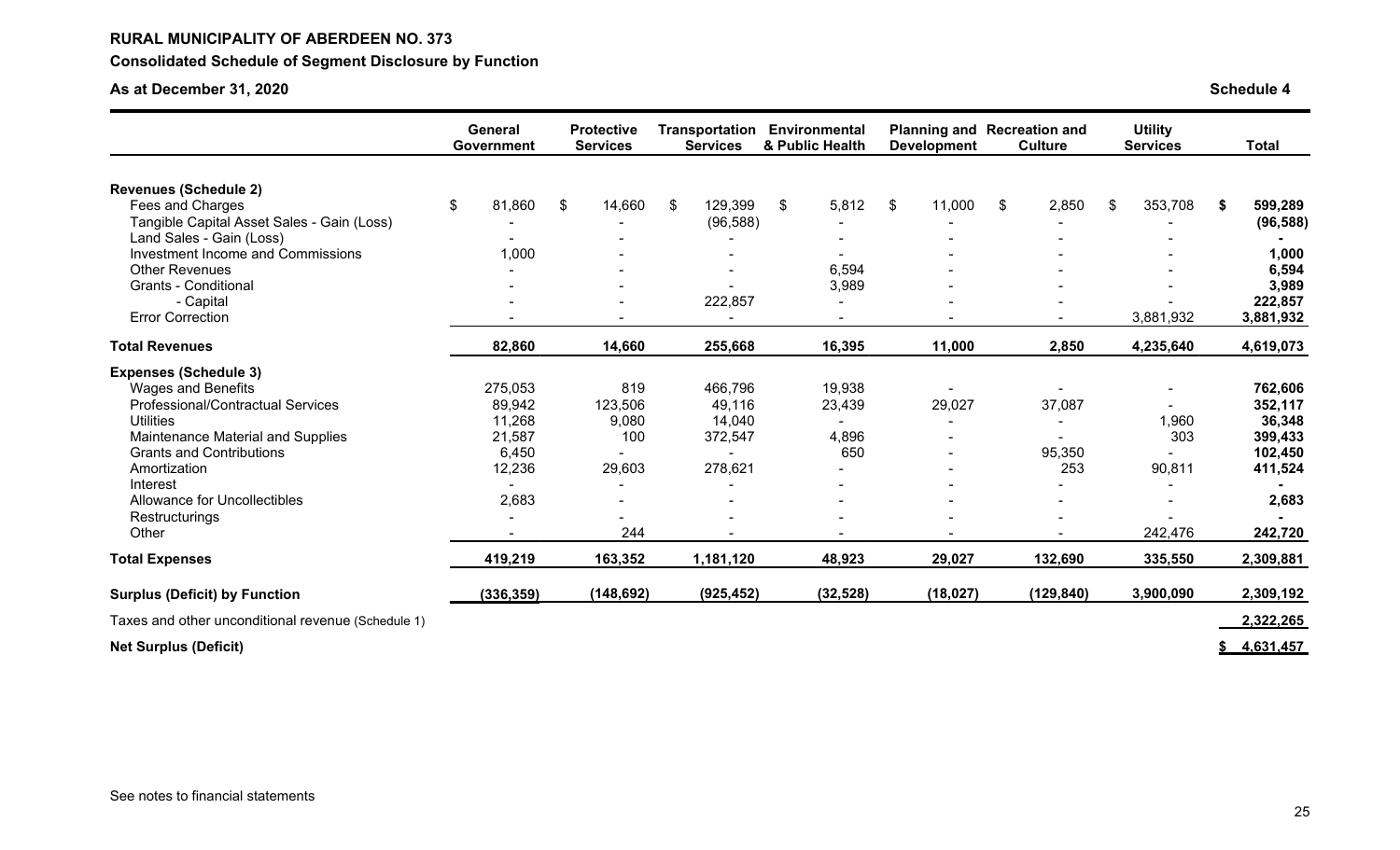# **Consolidated Schedule of Segment Disclosure by Function**

## **As at December 31, 2019 Schedule 5**

|                                                    | <b>General</b><br>Government | <b>Protective</b><br><b>Services</b> | <b>Services</b> | <b>Transportation Environmental</b><br>& Public | <b>Development</b>       | <b>Planning and Recreation and</b><br><b>Culture</b> | <b>Utility</b><br><b>Services</b> | <b>Total</b>  |
|----------------------------------------------------|------------------------------|--------------------------------------|-----------------|-------------------------------------------------|--------------------------|------------------------------------------------------|-----------------------------------|---------------|
| <b>Revenues (Schedule 2)</b>                       |                              |                                      |                 |                                                 |                          |                                                      |                                   |               |
| Fees and Charges                                   | \$<br>78,353                 | $\mathfrak{P}$<br>29,160             | \$<br>79,207    | \$<br>6,947                                     | \$<br>$\overline{a}$     | $\mathfrak{F}$<br>4,000                              | \$                                | 197,667<br>\$ |
| Tangible Capital Asset Sales - Gain (Loss)         |                              |                                      |                 |                                                 |                          |                                                      |                                   |               |
| Land Sales - Gain (Loss)                           |                              |                                      |                 |                                                 |                          |                                                      |                                   |               |
| Investment Income and Commissions                  | 6,453                        |                                      |                 |                                                 |                          |                                                      |                                   | 6,453         |
| <b>Other Revenues</b>                              | 5,769                        |                                      |                 |                                                 |                          |                                                      |                                   | 5,769         |
| <b>Grants - Conditional</b>                        |                              |                                      |                 | 4,097                                           |                          |                                                      |                                   | 4,097         |
| - Capital                                          | $\overline{\phantom{0}}$     |                                      | 249,866         |                                                 |                          |                                                      |                                   | 249,866       |
| Restructurings                                     |                              |                                      |                 |                                                 | $\overline{\phantom{0}}$ |                                                      |                                   |               |
| <b>Total Revenues</b>                              | 90,575                       | 29,160                               | 329,073         | 11,044                                          |                          | 4,000                                                |                                   | 463,852       |
| <b>Expenses (Schedule 3)</b>                       |                              |                                      |                 |                                                 |                          |                                                      |                                   |               |
| <b>Wages and Benefits</b>                          | 322,240                      |                                      | 451,210         | 16,626                                          |                          |                                                      |                                   | 790,076       |
| Professional/ Contractual Services                 | 101,682                      | 102,458                              | 48,727          | 21,627                                          | 30,766                   | 37,941                                               |                                   | 343,201       |
| <b>Utilities</b>                                   | 11,154                       | 7,919                                | 11,756          | $\blacksquare$                                  |                          |                                                      | 1,879                             | 32,708        |
| Maintenance Material and Supplies                  | 26,994                       | 7,618                                | 398,895         | 4,119                                           |                          |                                                      | 6,436                             | 444,062       |
| <b>Grants and Contributions</b>                    | 9,869                        |                                      |                 | 7,027                                           |                          | 102,300                                              |                                   | 119,196       |
| Amortization                                       | 12,236                       | 12,388                               | 321,482         |                                                 |                          |                                                      |                                   | 346,106       |
| Interest                                           | 619                          |                                      |                 | $\overline{\phantom{0}}$                        |                          |                                                      |                                   | 619           |
| Allowance for Uncollectibles                       |                              |                                      |                 |                                                 |                          |                                                      |                                   |               |
| Restructurings                                     |                              |                                      |                 |                                                 |                          |                                                      |                                   |               |
| Other                                              |                              | 480                                  |                 |                                                 |                          | 2,553                                                |                                   | 3,033         |
| <b>Total Expenses</b>                              | 484,794                      | 130,863                              | 1,232,070       | 49,399                                          | 30,766                   | 142,794                                              | 8,315                             | 2,079,001     |
| <b>Surplus (Deficit) by Function</b>               | (394, 219)                   | (101, 703)                           | (902, 997)      | (38, 355)                                       | (30, 766)                | (138, 794)                                           | (8, 315)                          | (1,615,149)   |
| Taxes and other unconditional revenue (Schedule 1) |                              |                                      |                 |                                                 |                          |                                                      |                                   | 2,147,318     |
| <b>Net Surplus (Deficit)</b>                       |                              |                                      |                 |                                                 |                          |                                                      |                                   | 532.169       |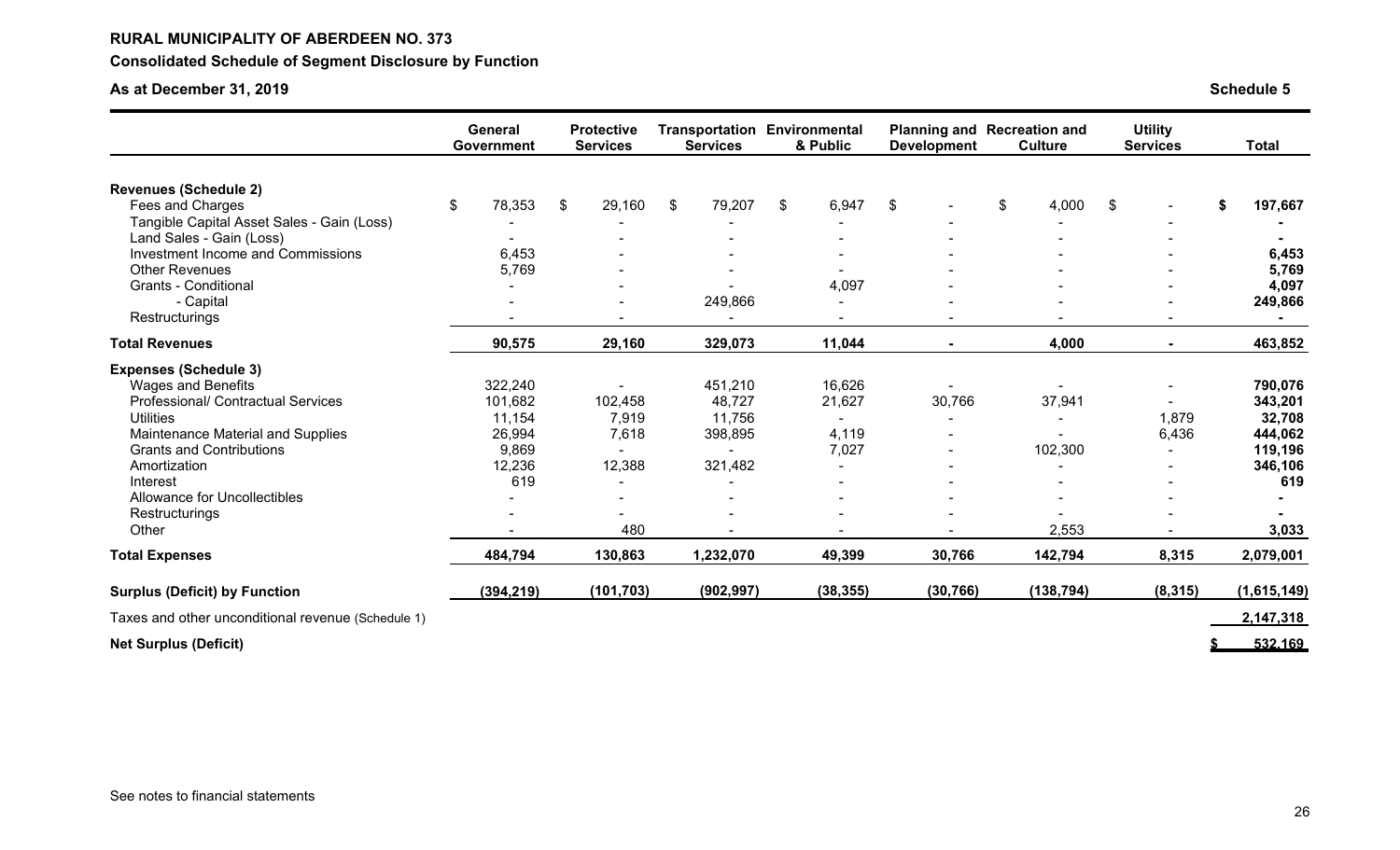# **Consolidated Schedule of Tangible Capital Assets by Object**

|                                                                                             |      |         |                             |                |                       |                 | 2020   |                                            |                         |                                                            |                      |                                                                          |                   |              |                      |                              |
|---------------------------------------------------------------------------------------------|------|---------|-----------------------------|----------------|-----------------------|-----------------|--------|--------------------------------------------|-------------------------|------------------------------------------------------------|----------------------|--------------------------------------------------------------------------|-------------------|--------------|----------------------|------------------------------|
|                                                                                             |      |         |                             |                | <b>General Assets</b> |                 |        |                                            |                         | Infrastructure<br><b>Assets</b><br>Linear<br><b>Assets</b> |                      | General/<br>Infrastructure<br><b>Assets Under</b><br><b>Construction</b> |                   |              |                      |                              |
|                                                                                             | Land |         | Land<br><b>Improvements</b> |                | <b>Buildings</b>      | <b>Vehicles</b> |        | <b>Machinery &amp;</b><br><b>Equipment</b> |                         |                                                            |                      |                                                                          |                   | <b>Total</b> |                      | 2019<br>Total                |
| <b>Asset cost</b>                                                                           |      |         |                             |                |                       |                 |        |                                            |                         |                                                            |                      |                                                                          |                   |              |                      |                              |
| <b>Opening Asset costs</b><br>Additions during the year<br>Disposals and write-downs during | \$   | 144,060 | \$                          |                | \$<br>1,764,175       | \$              |        | \$                                         | 2,394,454<br>304,819    | \$                                                         | 4,825,998<br>95,658  | \$                                                                       | 736,871<br>40,381 | \$           | 9,865,558<br>440,858 | \$<br>8,699,033<br>1,166,525 |
| the year<br>Transfers (from) assets under                                                   |      |         |                             |                |                       |                 |        |                                            | (262, 750)              |                                                            |                      |                                                                          | $\blacksquare$    |              | (262, 750)           |                              |
| construction<br>Error Correction (Note 12)                                                  |      | 10,635  |                             |                | 60,001                |                 | 17,971 |                                            | $\blacksquare$<br>9,777 |                                                            | 4,037,237            |                                                                          |                   |              | 4,135,621            |                              |
| <b>Closing Asset Costs</b>                                                                  |      | 154,695 |                             |                | 1,824,176             |                 | 17,971 |                                            | 2,446,300               |                                                            | 8,958,893            |                                                                          | 777,252           |              | 14,179,287           | 9,865,558                    |
| <b>Accumulated Amortization Cost</b><br><b>Opening Accumulated</b>                          |      |         |                             |                |                       |                 |        |                                            |                         |                                                            |                      |                                                                          |                   |              |                      |                              |
| <b>Amortization Costs</b><br>Add: Amortization taken                                        |      |         |                             |                | 414,651<br>44,344     |                 | 1,797  |                                            | 1,193,786<br>138,996    |                                                            | 2,604,331<br>226,387 |                                                                          |                   |              | 4,212,768<br>411,524 | 3,866,662<br>346,106         |
| Less: Accumulated amortization                                                              |      |         |                             |                |                       |                 |        |                                            |                         |                                                            |                      |                                                                          |                   |              |                      |                              |
| on disposals<br>Error Correction (Note 12)                                                  |      |         |                             |                | 36,000                |                 | 3,052  |                                            | (91, 962)<br>8,159      |                                                            | 727,075              |                                                                          | $\blacksquare$    |              | (91, 962)<br>774,286 | $\sim$                       |
| <b>Closing Accumulated</b><br><b>Amortization Costs</b>                                     |      |         |                             | $\blacksquare$ | 494,995               |                 | 4,849  |                                            | 1,248,979               |                                                            | 3,557,793            |                                                                          |                   |              | 5,306,616            | 4,212,768                    |
| <b>Net Book Value</b>                                                                       |      | 154,695 | \$                          |                | 1,329,181<br>\$       | \$              | 13,122 | \$                                         | 1,197,321               | \$                                                         | 5,401,100            | \$                                                                       | 777,252           | \$           | 8,872,671            | \$5,652,790                  |
| 1. Total contributed donated assets received in 2020:                                       |      |         |                             |                | $\frac{1}{2}$         |                 |        |                                            |                         |                                                            |                      |                                                                          |                   |              |                      |                              |
| 2. List of assets recognized at nominal value in 2020 are:<br>a) Infrastructure Assets      |      |         |                             |                | $\frac{2}{3}$ -       |                 |        |                                            |                         |                                                            |                      |                                                                          |                   |              |                      |                              |
| b) Vehicles                                                                                 |      |         |                             |                | $\frac{1}{2}$         |                 |        |                                            |                         |                                                            |                      |                                                                          |                   |              |                      |                              |
| c) Machinery and Equipment                                                                  |      |         |                             |                | \$-                   |                 |        |                                            |                         |                                                            |                      |                                                                          |                   |              |                      |                              |
| 3. Amount of interest capitalized in 2020:                                                  |      |         |                             |                | $$ -$                 |                 |        |                                            |                         |                                                            |                      |                                                                          |                   |              |                      |                              |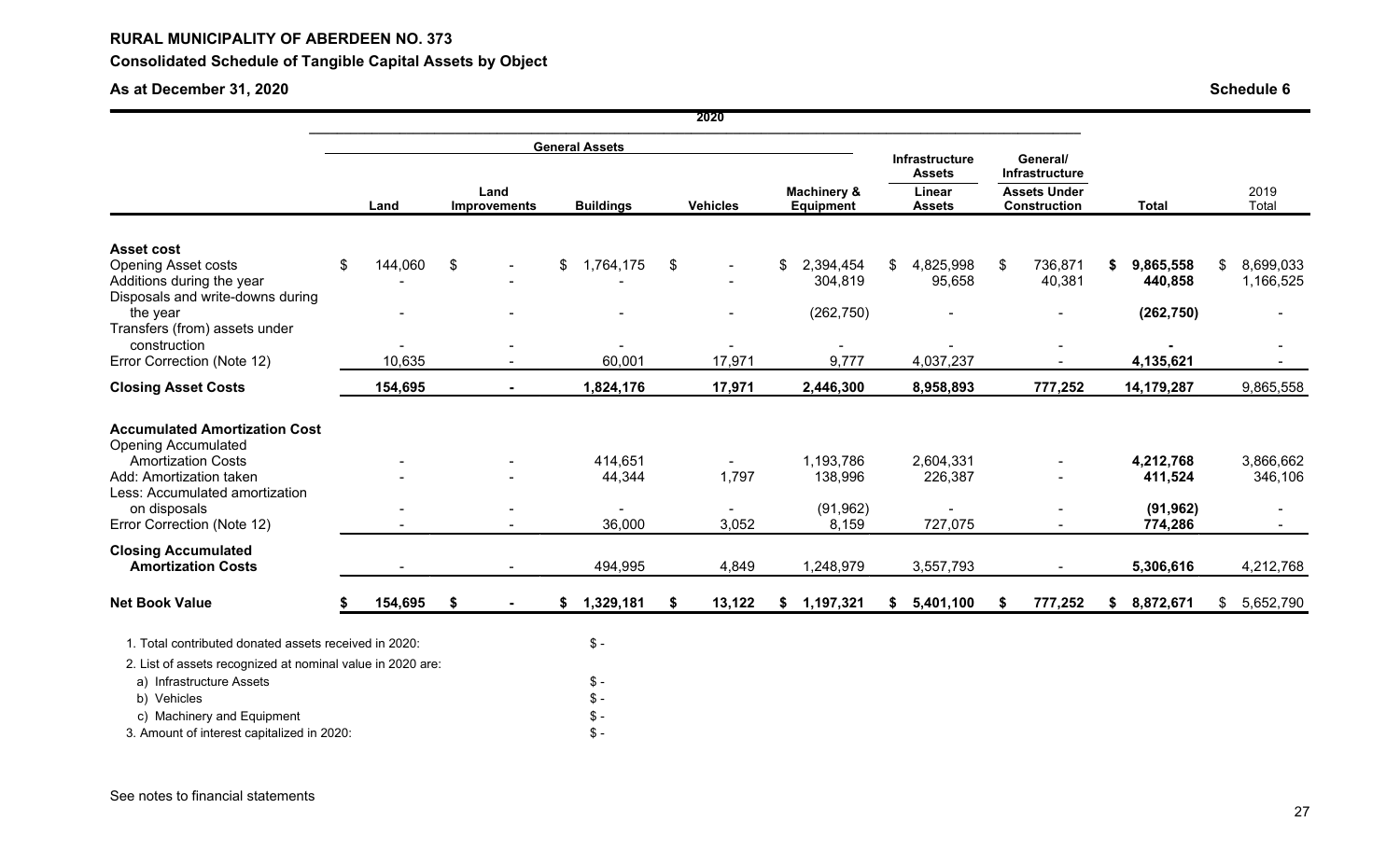# **Consolidated Schedule of Tangible Capital Assets by Function**

|                                                                                                                                                                                                            |                                          |                                      |     |                                    |    | 2020                                              |                                             |                                                             |                           |    |                                                 |                              |
|------------------------------------------------------------------------------------------------------------------------------------------------------------------------------------------------------------|------------------------------------------|--------------------------------------|-----|------------------------------------|----|---------------------------------------------------|---------------------------------------------|-------------------------------------------------------------|---------------------------|----|-------------------------------------------------|------------------------------|
|                                                                                                                                                                                                            | General<br><b>Government</b>             | <b>Protective</b><br><b>Services</b> |     | Transportation<br><b>Services</b>  |    | <b>Environmental</b><br>& Public<br><b>Health</b> | <b>Planning &amp;</b><br><b>Development</b> | <b>Recreation &amp;</b><br>Culture                          | Water &<br><b>Sewer</b>   |    | <b>Total</b>                                    | 2019<br>Total                |
| <b>Asset cost</b><br><b>Opening Asset costs</b><br>Additions during the year<br>Disposals and write-downs during<br>the year<br>Error Correction (Note 12)                                                 | \$<br>473,379<br>5,623<br>$\blacksquare$ | \$<br>986,544<br>$\blacksquare$      | \$. | 8,400,568<br>363,520<br>(262, 750) | \$ |                                                   | \$                                          | \$<br>5,067<br>$\blacksquare$                               | \$<br>71,715<br>4,135,621 | \$ | 9,865,558<br>440,858<br>(262, 750)<br>4,135,621 | \$<br>8,699,033<br>1,166,525 |
| <b>Closing Asset Costs</b>                                                                                                                                                                                 | 479,002                                  | 986,544                              |     | 8,501,338                          |    |                                                   | $\blacksquare$                              | 5,067                                                       | 4,207,336                 |    | 14,179,287                                      | 9,865,558                    |
| <b>Accumulated Amortization Cost</b><br><b>Opening Accumulated</b><br><b>Amortization Costs</b><br>Add: Amortization taken<br>Less: Accumulated amortization<br>on disposals<br>Error Correction (Note 12) | 63,880<br>12,236                         | 120,041<br>29,603                    |     | 4,028,847<br>278,621<br>(91, 962)  |    |                                                   |                                             | Ξ.<br>253<br>$\blacksquare$<br>$\qquad \qquad \blacksquare$ | 90,811<br>774,286         |    | 4,212,768<br>411,524<br>(91, 962)<br>774,286    | 3,866,662<br>346,106         |
| <b>Closing Accumulated</b><br><b>Amortization Costs</b>                                                                                                                                                    | 76,116                                   | 149,644                              |     | 4,215,506                          |    |                                                   |                                             | 253                                                         | 865,097                   |    | 5,306,616                                       | 4,212,768                    |
| <b>Net Book Value</b>                                                                                                                                                                                      | 402,886                                  | 836,900                              |     | 4,285,832                          | S  |                                                   |                                             | 4,814                                                       | 3,342,239                 | S. | 8,872,671                                       | \$<br>5,652,790              |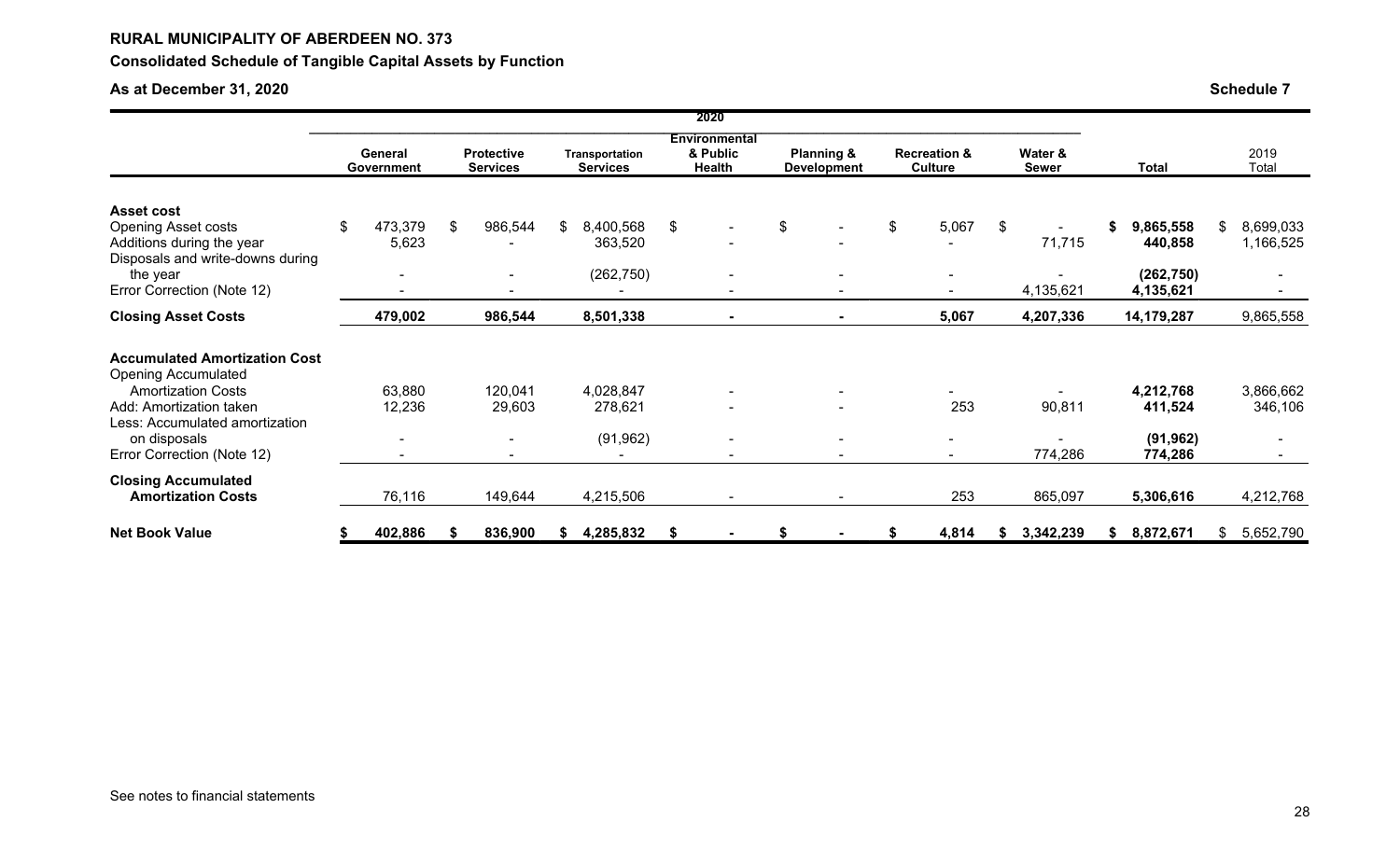# **Consolidated Schedule of Accumulated Surplus**

|                                                                                                                                                                                               | 2019            | Changes                  | 2020                     |
|-----------------------------------------------------------------------------------------------------------------------------------------------------------------------------------------------|-----------------|--------------------------|--------------------------|
| <b>UNAPPROPRIATED SURPLUS</b>                                                                                                                                                                 | \$<br>667,899   | \$<br>714,327            | \$<br>1,382,226          |
| <b>APPROPRIATED RESERVES</b><br>Machinery and Equipment<br><b>Public Reserve</b><br><b>Capital Trust</b><br><b>Utility</b><br>Other (Infrastructure fees)<br>Other (Highway 41 Water Utility) | 106,000         | 54,000<br>3,902,354      | 160,000<br>3,902,354     |
| <b>Total Appropriated</b>                                                                                                                                                                     | 106,000         | 3,956,354                | 4,062,354                |
| <b>ORGANIZED HAMLETS</b><br>Organized Hamlet of                                                                                                                                               |                 |                          |                          |
| <b>Total Organized Hamlets</b>                                                                                                                                                                |                 |                          |                          |
| <b>NET INVESTMENT IN TANGIBLE CAPITAL ASSETS</b><br>Tangible capital assets (Schedule 6, 7)<br>Less: Tangible capital assets of Highway 41<br><b>Water Utility</b><br>Less: Related debt      | 5,652,790       | 3,303,014<br>(3,342,238) | 8,955,804<br>(3,342,238) |
| <b>Net Investment in Tangible Capital Assets</b>                                                                                                                                              | 5,652,790       | (39, 224)                | 5,613,566                |
| <b>Total Accumulated Surplus</b>                                                                                                                                                              | \$<br>6,426,689 | \$<br>4,631,457          | \$11,058,146             |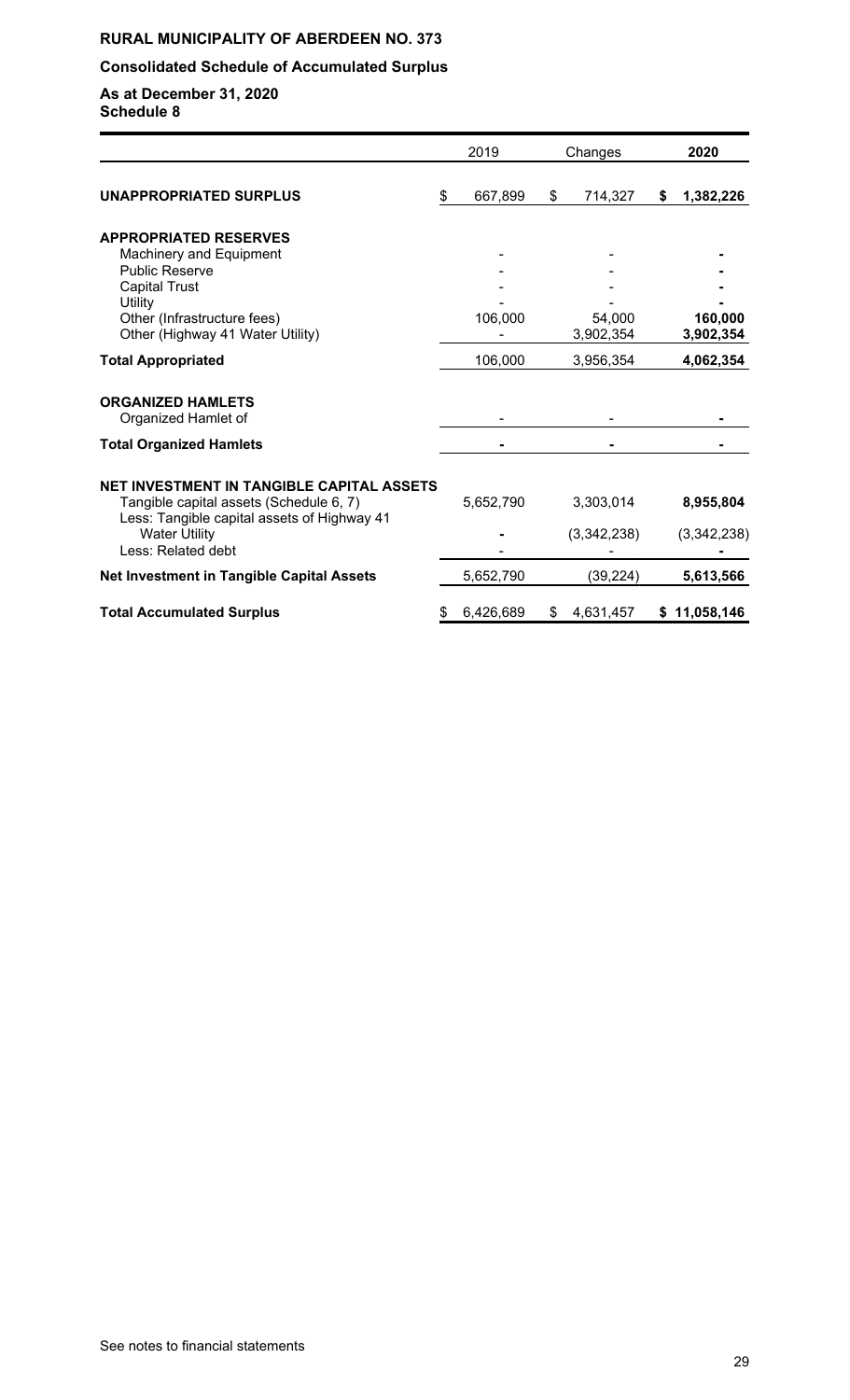## **RURAL MUNICIPALITY OF ABERDEEN NO. 373 Schedule of Mill Rates and Assessments**

## **As at December 31, 2020 Schedule 9**

|                                                                                                                                     | <b>PROPERTY CLASS</b>                      |                    |                                   |                                          |                                   |                   |               |  |
|-------------------------------------------------------------------------------------------------------------------------------------|--------------------------------------------|--------------------|-----------------------------------|------------------------------------------|-----------------------------------|-------------------|---------------|--|
|                                                                                                                                     | <b>Agriculture</b>                         | <b>Residential</b> | <b>Residential</b><br>Condominium | <b>Seasonal</b><br><b>Residential</b>    | <b>Commercial</b><br>& Industrial | Potash<br>Mine(s) | Total         |  |
| <b>Taxable Assessment</b><br><b>Regional Park Assessment</b>                                                                        | \$92,591,605                               | \$201,602,610      | \$<br>$\blacksquare$<br>$\,$      | \$<br>$\sim$<br>$\overline{\phantom{a}}$ | \$18,867,300                      | \$<br>$\sim$      | \$313,061,515 |  |
| <b>Total Assessment</b>                                                                                                             | 92,591,605                                 | 201,602,610        |                                   |                                          | 18,867,300                        |                   | 313,061,515   |  |
| <b>Mill Rate Factor(s)</b><br>Total Base/Minimum Tax (generated for each property class)                                            | 1.1000                                     | 1.0000             | $\sim$<br>۰                       | $\overline{\phantom{a}}$                 | 2.0000<br>$\,$ $\,$               |                   |               |  |
| Total Municipal Tax Levy (include base and/or minimum tax and special levies)                                                       | 519,439                                    | 1,028,174<br>SS.   | $\blacksquare$                    | $\blacksquare$                           | 192,446<br>S                      | P.<br>$\sim$      | 1,740,059     |  |
| <b>MILL RATES:</b><br>Average Municipal *<br><b>Average School</b><br><b>Potash Mill Rate</b><br><b>Uniform Municipal Mill Rate</b> | <b>MILLS</b><br>5.5582<br>3.4540<br>5.1000 |                    |                                   |                                          |                                   |                   |               |  |

\* Average Mill Rates (multiply the total tax levy for each taxing authority by 1000 and divide by the total assessment for the taxing authority)